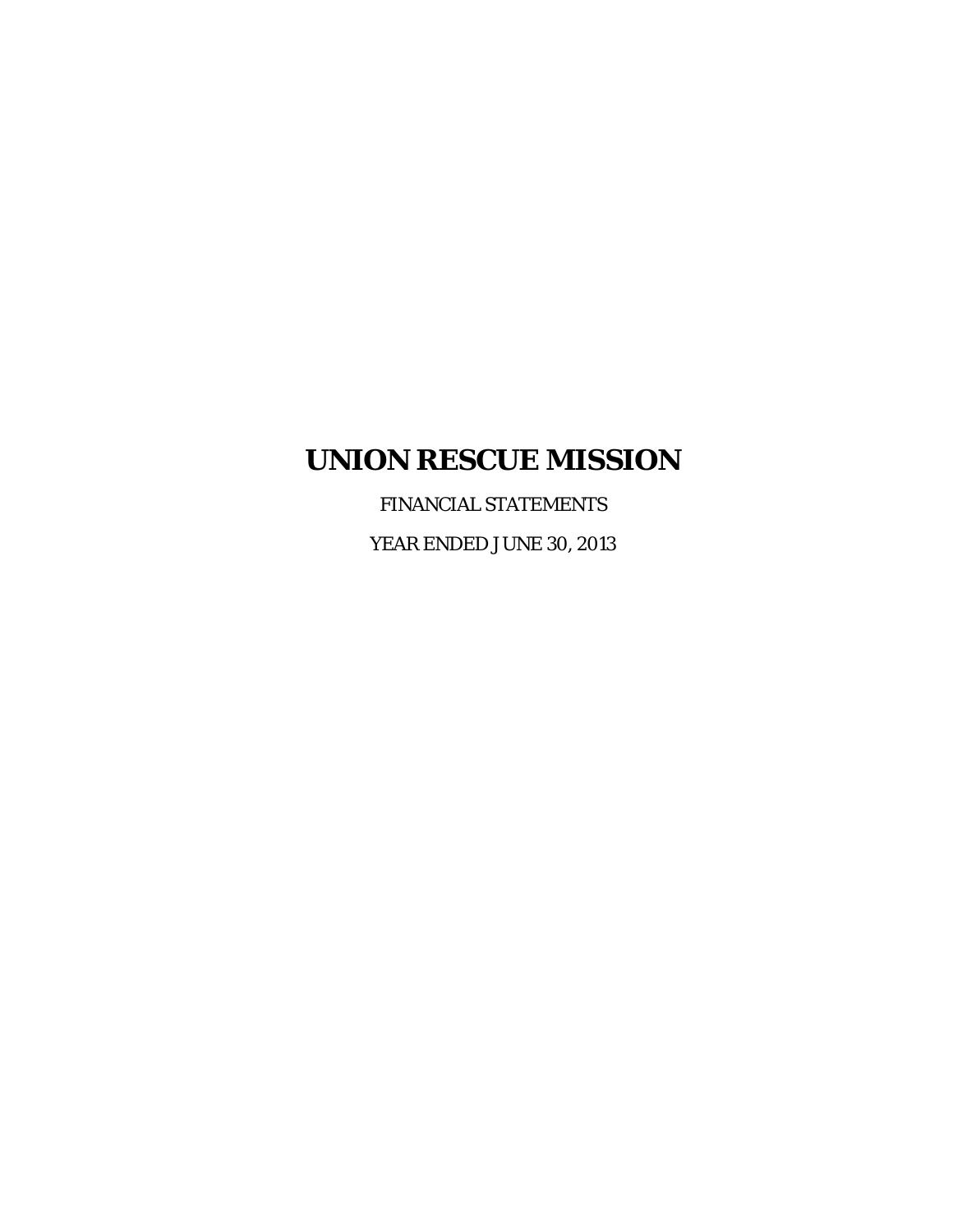# FINANCIAL STATEMENTS

# YEAR ENDED JUNE 30, 2013

# **CONTENTS**

| Page |
|------|
|      |
|      |
|      |
|      |
|      |
|      |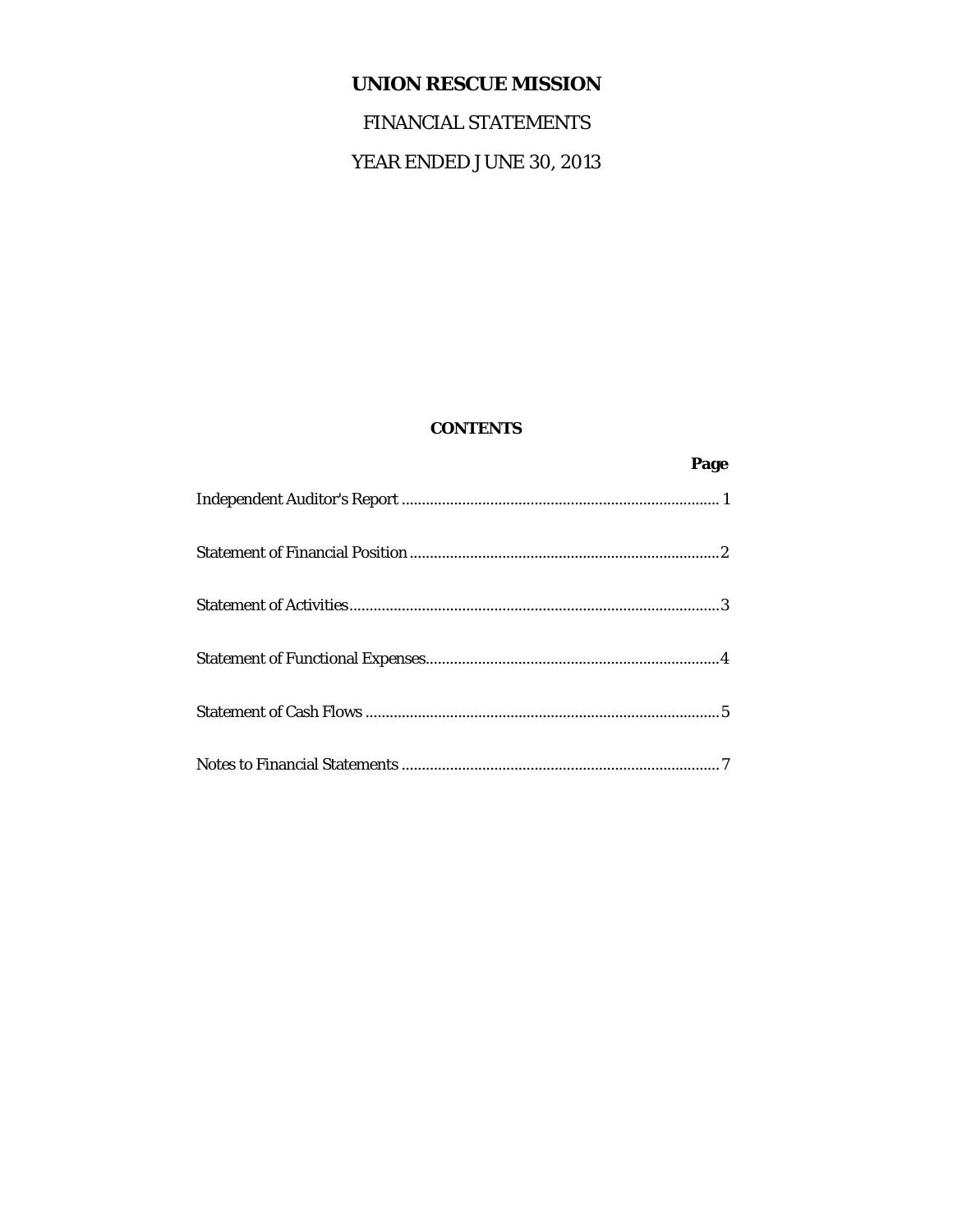

10990 Wilshire Boulevard 310.873.1600 T<br>16<sup>th</sup> Floor 310.873.6600 F **16th Floor** 310.873.6600 F

Los Angeles, CA 90024 www.greenhassonjanks.com

#### **INDEPENDENT AUDITOR'S REPORT**

To the Board of Directors Union Rescue Mission

#### **Report on the Financial Statements**

We have audited the accompanying financial statements of Union Rescue Mission (the Mission), which comprise the statement of financial position as of June 30, 2013, and the related statements of activities, functional expenses and cash flows for the year then ended, and the related notes to the financial statements.

#### **Management's Responsibility for the Financial Statements**

Management is responsible for the preparation and fair presentation of these financial statements in accordance with accounting principles generally accepted in the United States of America; this includes the design, implementation, and maintenance of internal control relevant to the preparation and fair presentation of financial statements that are free from material misstatement, whether due to fraud or error.

#### **Auditor's Responsibility**

Our responsibility is to express an opinion on these financial statements based on our audit. We conducted our audit in accordance with auditing standards generally accepted in the United States of America. Those standards require that we plan and perform the audit to obtain reasonable assurance about whether the financial statements are free from material misstatement.

An audit involves performing procedures to obtain audit evidence about the amounts and disclosures in the financial statements. The procedures selected depend on the auditor's judgment, including the assessment of the risks of material misstatement of the financial statements, whether due to fraud or error. In making those risk assessments, the auditor considers internal control relevant to the entity's preparation and fair presentation of the financial statements in order to design audit procedures that are appropriate in the circumstances, but not for the purpose of expressing an opinion on the effectiveness of the entity's internal control. Accordingly, we express no such opinion. An audit also includes evaluating the appropriateness of accounting policies used and the reasonableness of significant accounting estimates made by management, as well as evaluating the overall presentation of the financial statements.

We believe that the audit evidence we have obtained is sufficient and appropriate to provide a basis for our audit opinion.

#### **Opinion**

In our opinion, the financial statements referred to above present fairly, in all material respects, the financial position of the Mission as of June 30, 2013, and the changes in its net assets and its cash flows for the year then ended in accordance with accounting principles generally accepted in the United States of America.

#### **Report on Summarized Comparative Information**

We have previously audited the Mission's financial statements, and our report dated October 16, 2012, expressed an unmodified audit opinion on those audited financial statements. In our opinion, the summarized comparative information presented herein as of and for the year ended June 30, 2012, is consistent, in all material respects, with the audited financial statements from which it has been derived.

*Green Hasson & Janks LLP* 

October 22, 2013 Los Angeles, California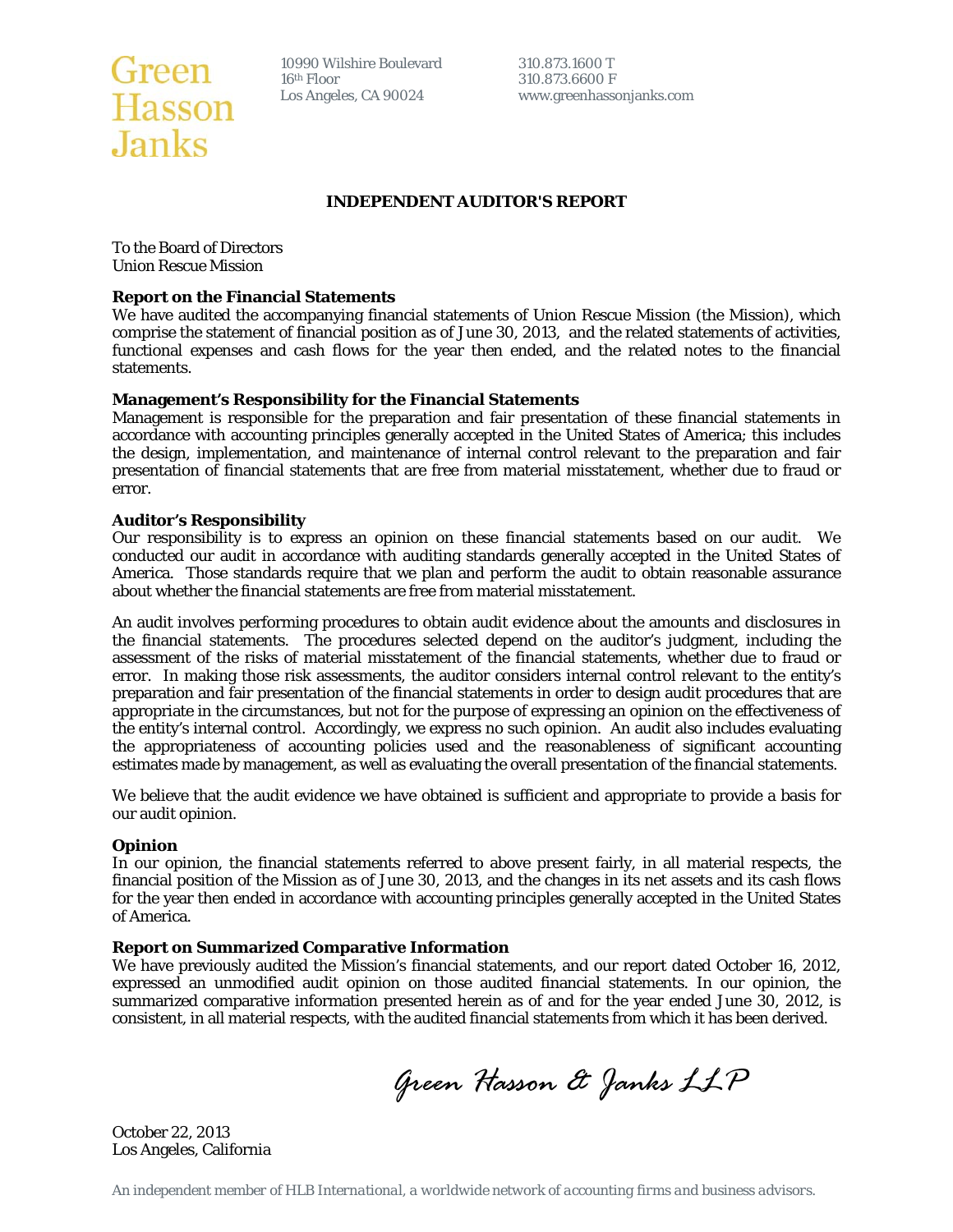# STATEMENT OF FINANCIAL POSITION June 30, 2013 With Comparative Totals at June 30, 2012

| <b>ASSETS</b>                                             |                    | 2013       | 2012             |  |
|-----------------------------------------------------------|--------------------|------------|------------------|--|
|                                                           |                    |            |                  |  |
| <b>Cash and Cash Equivalents</b>                          | $\mathsf{\hat{S}}$ | 2,451,000  | \$<br>1,859,000  |  |
| <b>Investments</b>                                        |                    | 502,000    | 382,000          |  |
| <b>Accounts and Other Receivables</b>                     |                    | 10,000     | 35,000           |  |
| Due from EIMAGO, Inc.                                     |                    |            | 1,000            |  |
| <b>Bequests Receivable</b>                                |                    | 136,000    | 209,000          |  |
| Pledges Receivable - Net                                  |                    | 1,460,000  | 2,038,000        |  |
| Inventory                                                 |                    | 136,000    | 56,000           |  |
| <b>Prepaid Expenses and Other Assets</b>                  |                    | 96,000     | 160,000          |  |
| <b>Beneficial Interest in Charitable Remainder Trusts</b> |                    | 1,524,000  | 1,256,000        |  |
| <b>Beneficial Interest in Perpetual Trust</b>             |                    | 148,000    | 139,000          |  |
| Land, Buildings and Equipment - Net                       |                    | 27,319,000 | 28,351,000       |  |
| <b>TOTAL ASSETS</b>                                       | \$                 |            | 34,486,000       |  |
|                                                           |                    | 33,782,000 | \$               |  |
| <b>LIABILITIES AND NET ASSETS</b>                         |                    |            |                  |  |
| <b>LIABILITIES:</b>                                       |                    |            |                  |  |
| <b>Accounts Payable and Accrued Expenses</b>              | \$                 | 1,491,000  | \$<br>1,308,000  |  |
| <b>Notes Payable</b>                                      |                    | 6,049,000  | 6,834,000        |  |
| <b>Annuities Payable</b>                                  |                    | 245,000    | 460,000          |  |
| <b>TOTAL LIABILITIES</b>                                  |                    | 7,785,000  | 8,602,000        |  |
| <b>NET ASSETS:</b>                                        |                    |            |                  |  |
| Unrestricted                                              |                    | 22,793,000 | 23,043,000       |  |
| <b>Temporarily Restricted</b>                             |                    | 2,898,000  | 2,554,000        |  |
| <b>Permanently Restricted</b>                             |                    | 306,000    | 287,000          |  |
| <b>TOTAL NET ASSETS</b>                                   |                    | 25,997,000 | 25,884,000       |  |
| <b>TOTAL LIABILITIES AND NET ASSETS</b>                   | \$                 | 33,782,000 | \$<br>34,486,000 |  |

The Accompanying Notes are an Integral Part of These Financial Statements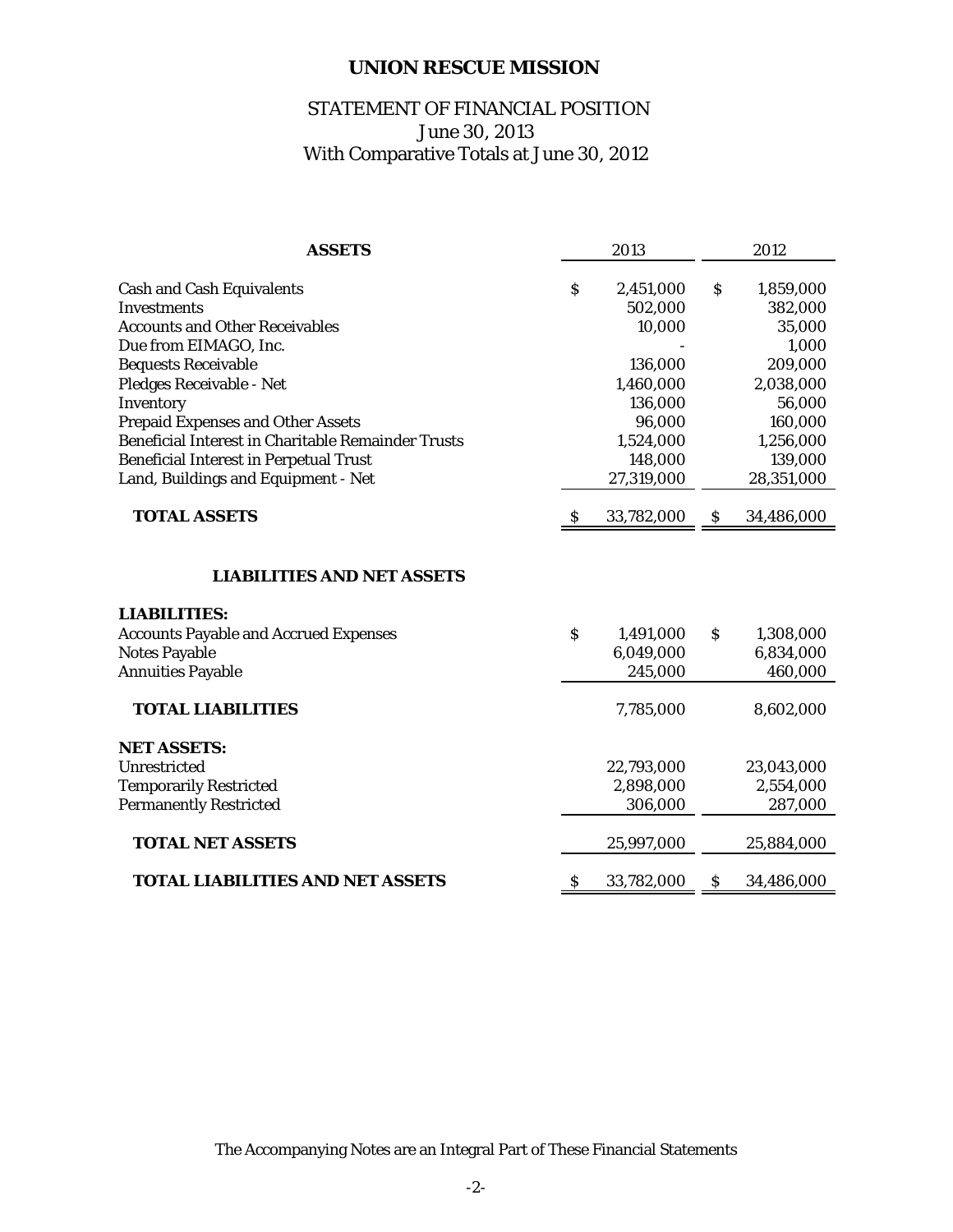# STATEMENT OF ACTIVITIES Year Ended June 30, 2013 With Summarized Totals for the Year Ended June 30, 2012

|                                                                                                      |                                     | 2013            |              |             |              |                                     |    |                                   |
|------------------------------------------------------------------------------------------------------|-------------------------------------|-----------------|--------------|-------------|--------------|-------------------------------------|----|-----------------------------------|
|                                                                                                      |                                     | Temporarily     |              | Permanently |              |                                     |    | 2012                              |
| <b>PUBLIC SUPPORT:</b>                                                                               | Unrestricted                        | Restricted      |              | Restricted  |              | Total                               |    | Total                             |
| Contributions<br>Gifts-in-Kind                                                                       | Ś<br>13,577,000<br>3,369,000        | \$<br>390,000   | <sub>S</sub> | 10,000      | <sub>S</sub> | 13,977,000<br>3,369,000             | \$ | 16,152,000<br>2,951,000           |
| <b>Bequests and Planned Giving</b><br><b>Special Events</b><br>Change in Value - Beneficial Interest | 1,576,000<br>370,000                |                 |              |             |              | 1,576,000<br>370,000                |    | 787,000<br>477,000                |
| in Charitable Remainder Trusts<br>Change in Value - Beneficial Interest<br>in Perpetual Trust        |                                     | 268,000         |              | 9,000       |              | 268,000<br>9,000                    |    | (79,000)<br>(14,000)              |
| <b>Net Assets Released from</b><br><b>Purpose Restrictions</b>                                       | 314,000                             | (314,000)       |              |             |              |                                     |    |                                   |
| <b>TOTAL PUBLIC SUPPORT</b>                                                                          | 19,206,000                          | 344,000         |              | 19,000      |              | 19,569,000                          |    | 20,274,000                        |
| <b>OTHER REVENUE:</b><br><b>Public Funding</b><br><b>Other Income</b>                                | 554,000                             |                 |              |             |              | 554.000                             |    | 23,000<br>588,000                 |
| <b>Investment Income (Net)</b><br>Loss on Disposal of Land,<br><b>Buildings and Equipment</b>        | 70,000                              |                 |              |             |              | 70,000                              |    | 3,000<br>(6,000)                  |
| <b>TOTAL OTHER REVENUE</b>                                                                           | 624,000                             |                 |              |             |              | 624,000                             |    | 608,000                           |
| TOTAL PUBLIC SUPPORT<br><b>AND OTHER REVENUE</b>                                                     | 19,830,000                          | 344,000         |              | 19,000      |              | 20,193,000                          |    | 20,882,000                        |
| <b>OPERATING EXPENSES:</b><br><b>Program Services:</b>                                               |                                     |                 |              |             |              |                                     |    |                                   |
| <b>Shelter Services</b><br><b>Recovery Programs</b><br><b>Community Outreach</b>                     | 5,915,000<br>7,804,000<br>1,254,000 |                 |              |             |              | 5,915,000<br>7,804,000<br>1,254,000 |    | 5,274,000<br>7,864,000<br>973,000 |
| <b>TOTAL PROGRAM SERVICES</b>                                                                        | 14,973,000                          |                 |              |             |              | 14,973,000                          |    | 14,111,000                        |
| <b>Support Services:</b><br><b>Management and General</b>                                            | 1,807,000                           |                 |              |             |              | 1,807,000                           |    | 1,725,000                         |
| Fundraising                                                                                          | 3,300,000                           |                 |              |             |              | 3,300,000                           |    | 3,024,000                         |
| <b>TOTAL SUPPORT SERVICES</b>                                                                        | 5,107,000                           |                 |              |             |              | 5,107,000                           |    | 4,749,000                         |
| TOTAL OPERATING EXPENSES                                                                             | 20,080,000                          |                 |              |             |              | 20,080,000                          |    | 18,860,000                        |
| <b>CHANGE IN NET ASSETS</b>                                                                          | (250,000)                           | 344,000         |              | 19,000      |              | 113,000                             |    | 2,022,000                         |
| Net Assets - Beginning of Year                                                                       | 23,043,000                          | 2,554,000       |              | 287,000     |              | 25,884,000                          |    | 23,862,000                        |
| <b>NET ASSETS - END OF YEAR</b>                                                                      | 22,793,000<br>\$                    | \$<br>2,898,000 | S            | 306,000     | Ŝ            | 25,997,000                          | S  | 25,884,000                        |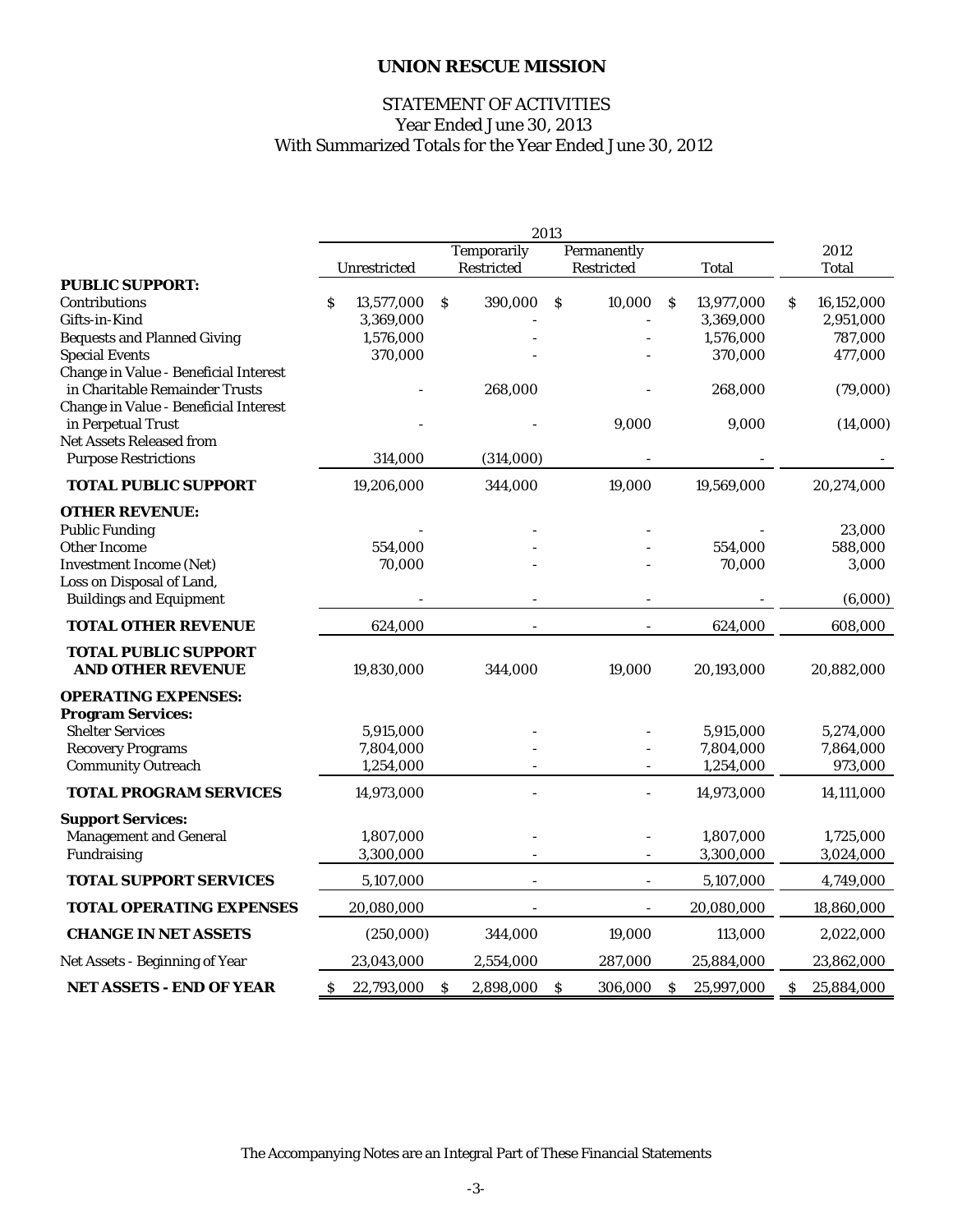# STATEMENT OF FUNCTIONAL EXPENSES Year Ended June 30, 2013 With Summarized Totals for the Year Ended June 30, 2012

|                                      | 2013 |                 |    |                         |              |            |    |                      |   |              |                         |    |                      |   |            |    |            |
|--------------------------------------|------|-----------------|----|-------------------------|--------------|------------|----|----------------------|---|--------------|-------------------------|----|----------------------|---|------------|----|------------|
|                                      |      |                 |    | <b>Program Services</b> |              |            |    |                      |   |              | <b>Support Services</b> |    |                      |   |            |    |            |
|                                      |      | <b>Shelter</b>  |    | Recovery                |              | Community  |    | <b>Total Program</b> |   | Management   |                         |    | <b>Total Support</b> |   |            |    | 2012       |
|                                      |      | <b>Services</b> |    | Programs                |              | Outreach   |    | <b>Services</b>      |   | and General  | Fundraising             |    | <b>Services</b>      |   | Total      |    | Total      |
| <b>Payroll and Related Expenses</b>  |      | 2,862,000       | -S | 3,563,000 S             |              | 192,000 \$ |    | 6,617,000            | S | 1,020,000 \$ | 700.000                 | -S | 1,720,000            | S | 8,337,000  | -S | 7,670,000  |
| <b>Donor Appeals</b>                 |      | 115,000         |    | 115,000                 |              |            |    | 230,000              |   |              | 1,747,000               |    | 1,747,000            |   | 1,977,000  |    | 1,682,000  |
| <b>Food and Kitchen Supplies</b>     |      | 1,069,000       |    | 637,000                 |              | 8,000      |    | 1,714,000            |   | 56,000       | 1,000                   |    | 57,000               |   | 1,771,000  |    | 1,762,000  |
| <b>Depreciation and Amortization</b> |      | 576,000         |    | 1,083,000               |              |            |    | 1,659,000            |   | 69,000       | 24,000                  |    | 93,000               |   | 1,752,000  |    | 1,916,000  |
| <b>Supplies and Program</b>          |      |                 |    |                         |              |            |    |                      |   |              |                         |    |                      |   |            |    |            |
| <b>Expenses</b>                      |      | 548,000         |    | 684,000                 |              | 11,000     |    | 1,243,000            |   | 29,000       | 195,000                 |    | 224,000              |   | 1,467,000  |    | 1,454,000  |
| Occupancy                            |      | 372,000         |    | 825,000                 |              | 3,000      |    | 1,200,000            |   | 131,000      | 9,000                   |    | 140,000              |   | 1,340,000  |    | 1,028,000  |
| Gifts-in-Kind Distribution           |      | 21,000          |    | 47,000                  |              | 1,001,000  |    | 1,069,000            |   |              |                         |    |                      |   | 1,069,000  |    | 798,000    |
| <b>Professional Consultation</b>     |      | 110,000         |    | 130,000                 |              | 9,000      |    | 249,000              |   | 41,000       | 490,000                 |    | 531,000              |   | 780,000    |    | 706,000    |
| <b>Vehicles and Equipment</b>        |      |                 |    |                         |              |            |    |                      |   |              |                         |    |                      |   |            |    |            |
| <b>Expenses</b>                      |      | 109,000         |    | 443,000                 |              | 2,000      |    | 554,000              |   | 58,000       | 33,000                  |    | 91,000               |   | 645,000    |    | 992,000    |
| <b>Miscellaneous</b>                 |      | 42,000          |    | 149,000                 |              | 16,000     |    | 207,000              |   | 76,000       | 97,000                  |    | 173,000              |   | 380,000    |    | 265,000    |
| <b>Interest</b>                      |      |                 |    |                         |              |            |    |                      |   | 321,000      |                         |    | 321,000              |   | 321,000    |    | 362,000    |
| Insurance                            |      | 91,000          |    | 128,000                 |              | 12,000     |    | 231,000              |   | 6,000        | 4,000                   |    | 10,000               |   | 241,000    |    | 225,000    |
| <b>TOTAL 2013</b>                    |      |                 |    |                         |              |            |    |                      |   |              |                         |    |                      |   |            |    |            |
| <b>FUNCTIONAL EXPENSES</b>           | S    | 5,915,000       |    | 7,804,000               | <b>S</b>     | 1,254,000  |    | 14,973,000           | S | 1,807,000    | 3,300,000               | -S | 5,107,000            | S | 20,080,000 |    |            |
|                                      |      |                 |    |                         |              |            |    |                      |   |              |                         |    |                      |   |            |    |            |
| <b>TOTAL 2012</b>                    |      |                 |    |                         |              |            |    |                      |   |              |                         |    |                      |   |            |    |            |
| <b>FUNCTIONAL EXPENSES</b>           |      | 5,274,000       |    | 7,864,000               | <sub>S</sub> | 973,000    | -S | 14,111,000           | S | 1,725,000    | 3,024,000               | -S | 4,749,000            |   |            |    | 18,860,000 |
|                                      |      |                 |    |                         |              |            |    |                      |   |              |                         |    |                      |   |            |    |            |

The Accompanying Notes are an Integral Part of These Financial Statements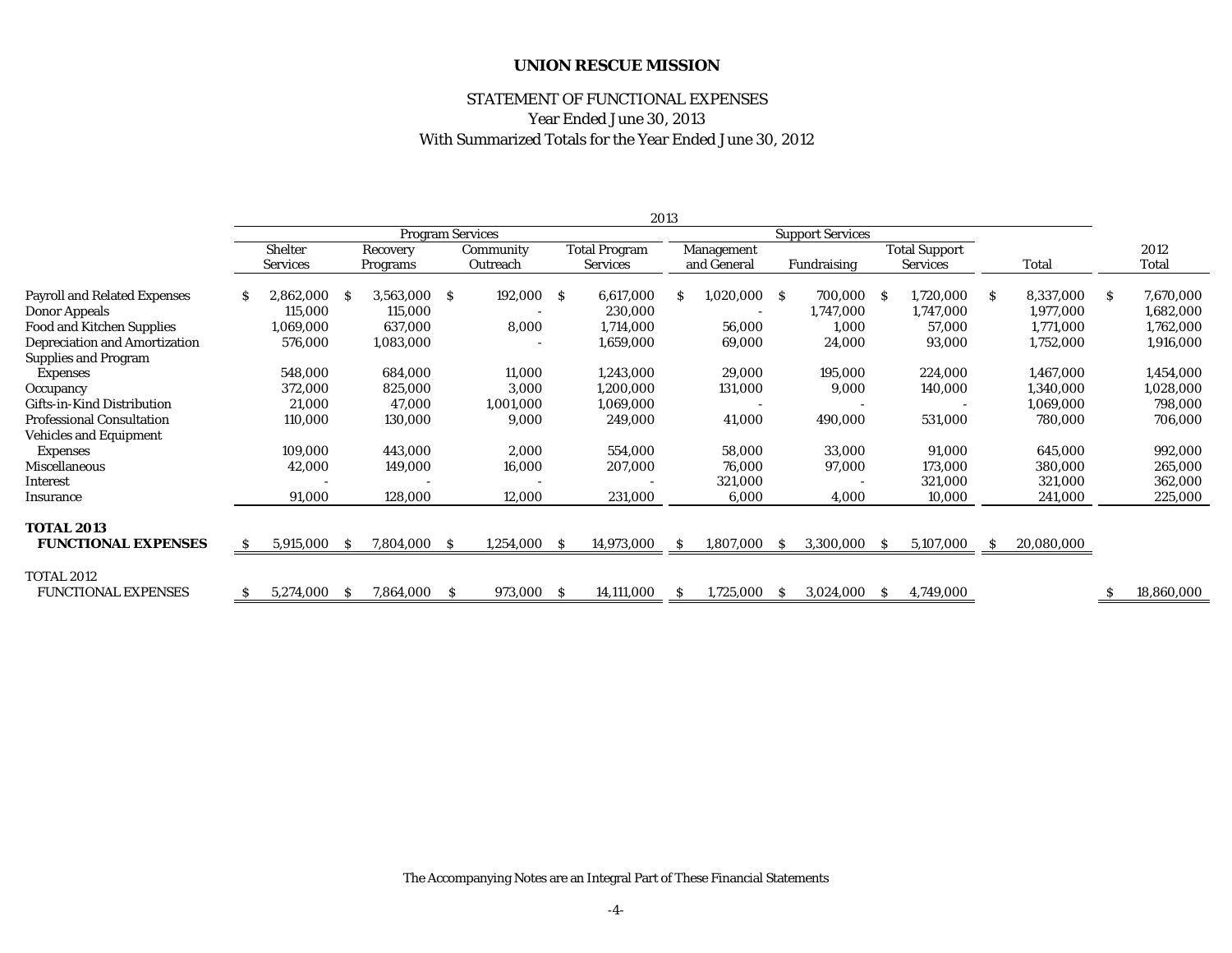# With Comparative Totals for the Year Ended June 30, 2012 STATEMENT OF CASH FLOWS Year Ended June 30, 2013

|                                                                | 2013          | 2012            |  |
|----------------------------------------------------------------|---------------|-----------------|--|
| <b>CASH FLOWS FROM OPERATING ACTIVITIES:</b>                   |               |                 |  |
| <b>Change in Net Assets</b>                                    | \$<br>113,000 | \$<br>2,022,000 |  |
| Adjustments to Reconcile Change in Net Assets to               |               |                 |  |
| Net Cash Provided by Operating Activities:                     |               |                 |  |
| <b>Depreciation and Amortization</b>                           | 1,752,000     | 1,916,000       |  |
| <b>Donated Building and Equipment</b>                          | (42,000)      |                 |  |
| <b>Donated Stock</b>                                           | (794,000)     | (551,000)       |  |
| <b>Proceeds from Sale of Donated Stock</b>                     | 784,000       | 543,000         |  |
| <b>Loss on Sale of Donated Stock</b>                           | 10,000        | 8,000           |  |
| Realized and Unrealized (Gain) Loss on Investments             | (62,000)      | 2,000           |  |
| Loss on Disposal of Land, Buildings and Equipment              |               | 6,000           |  |
| <b>Change in Value of Annuities Payable</b>                    | (8,000)       | 66,000          |  |
| Change in Value of Beneficial Interest in Charitable           |               |                 |  |
| <b>Remainder Trusts</b>                                        | (268,000)     | 79,000          |  |
| Change in Value of Beneficial Interest in Perpetual Trust      | (9,000)       | 14,000          |  |
| Contributions Restricted for Investment in Land,               |               |                 |  |
| <b>Buildings and Equipment</b>                                 | (390,000)     | (1,236,000)     |  |
| <b>Contributions Restricted for Investment in Perpetuity</b>   | (10,000)      | (4,000)         |  |
| Decrease (Increase) in:                                        |               |                 |  |
| <b>Accounts and Other Receivables</b>                          | 25,000        | (18,000)        |  |
| Due from EIMAGO, Inc.                                          | 1,000         | 384,000         |  |
| <b>Bequests Receivable</b>                                     | 73,000        | 141,000         |  |
| <b>Pledges Receivable</b>                                      | 578,000       | (1,335,000)     |  |
| Inventory                                                      | (80,000)      | (11,000)        |  |
| <b>Prepaid Expenses and Other Assets</b>                       | 64,000        | 66,000          |  |
| Increase (Decrease) in:                                        |               |                 |  |
| <b>Accounts Payable and Accrued Expenses</b>                   | 183,000       | (948,000)       |  |
| <b>Annuities Payable</b>                                       | (207,000)     | (146,000)       |  |
| <b>NET CASH PROVIDED BY OPERATING ACTIVITIES</b>               | 1,713,000     | 998,000         |  |
| <b>CASH FLOWS FROM INVESTING ACTIVITIES:</b>                   |               |                 |  |
| <b>Purchase of Investments</b>                                 | (118,000)     | (199,000)       |  |
| <b>Proceeds from Sale of Investments</b>                       | 60,000        | 87,000          |  |
| Purchase of Land, Buildings and Equipment                      | (582,000)     | (417,000)       |  |
| <b>Interest Capitalized into Land, Buildings and Equipment</b> | (96,000)      | (107,000)       |  |
| NET CASH USED IN INVESTING ACTIVITIES                          | (736,000)     | (636,000)       |  |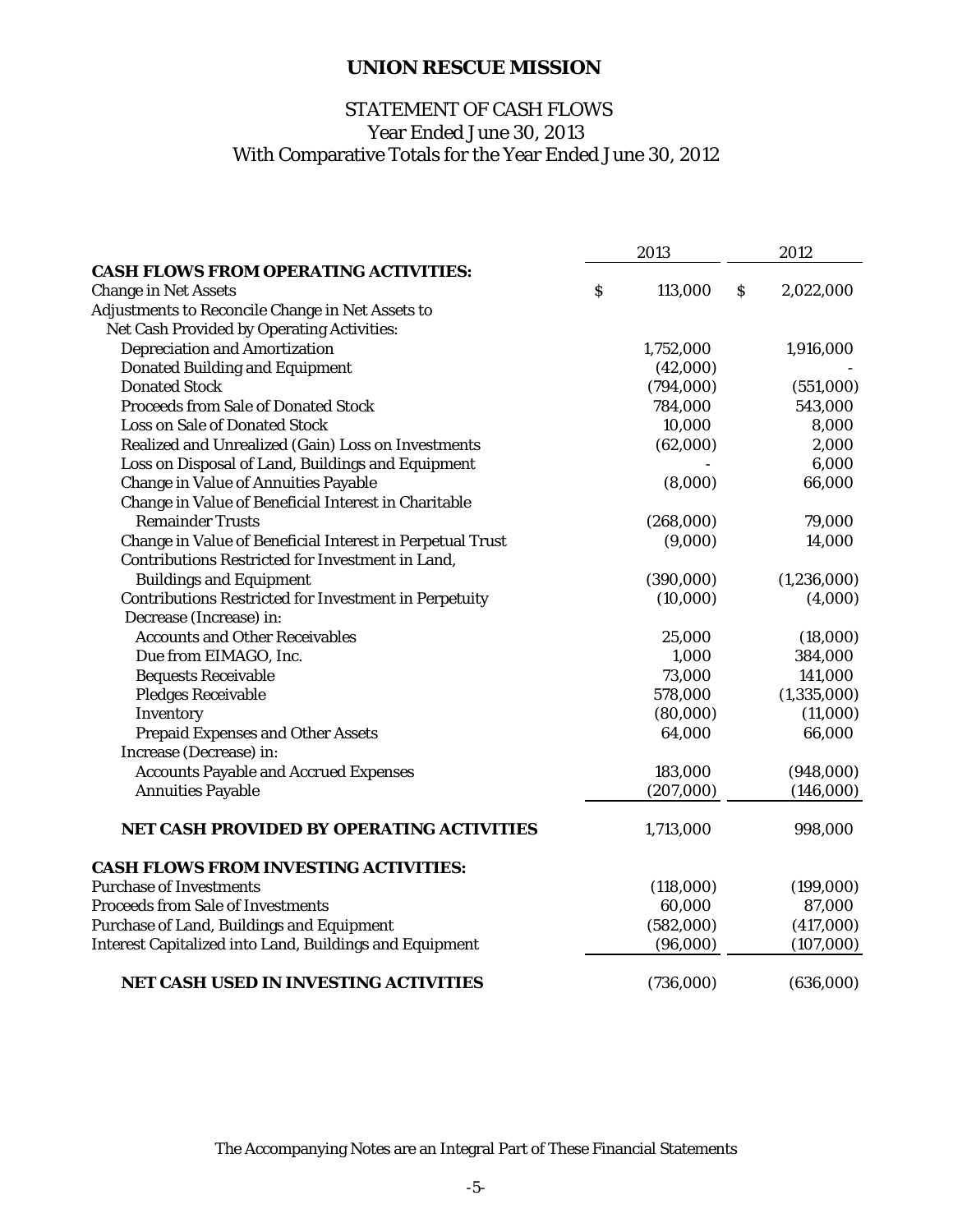# With Comparative Totals for the Year Ended June 30, 2012 STATEMENT OF CASH FLOWS Year Ended June 30, 2013

|                                                                                                                                                       |             | 2013      |    | 2012      |
|-------------------------------------------------------------------------------------------------------------------------------------------------------|-------------|-----------|----|-----------|
| <b>CASH FLOWS FROM FINANCING ACTIVITIES:</b><br><b>Contributions Restricted for Investment in Perpetuity</b>                                          | \$          | 10,000    | \$ | 4,000     |
| <b>Proceeds from Contributions Restricted for Investment</b><br>in Land, Buildings and Equipment                                                      |             | 390,000   |    | 1,236,000 |
| <b>Payments on Notes Payable</b>                                                                                                                      |             | (785,000) |    | (732,000) |
| <b>NET CASH PROVIDED BY (USED IN)</b>                                                                                                                 |             |           |    |           |
| <b>FINANCING ACTIVITIES</b>                                                                                                                           |             | (385,000) |    | 508,000   |
| NET INCREASE IN CASH AND CASH EQUIVALENTS                                                                                                             |             | 592,000   |    | 870,000   |
| Cash and Cash Equivalents - Beginning of Year                                                                                                         |             | 1,859,000 |    | 989,000   |
| <b>CASH AND CASH EQUIVALENTS - END OF YEAR</b>                                                                                                        |             | 2,451,000 | S  | 1,859,000 |
| SUPPLEMENTAL DISCLOSURE OF<br><b>CASH FLOW INFORMATION:</b>                                                                                           |             |           |    |           |
| Cash Paid During the Year for Interest (Net of Amount<br>Capitalized into Land, Buildings and Equipment of<br>\$96,000 in 2013 and \$107,000 in 2012) | $\mathbf S$ | 321,000   | S  | 362,000   |
| <b>SUPPLEMENTAL SCHEDULE OF NON-CASH</b><br><b>INVESTING AND FINANCING ACTIVITIES:</b>                                                                |             |           |    |           |
| Donated Building and Equipment                                                                                                                        | Ś           | 42.000    | S  |           |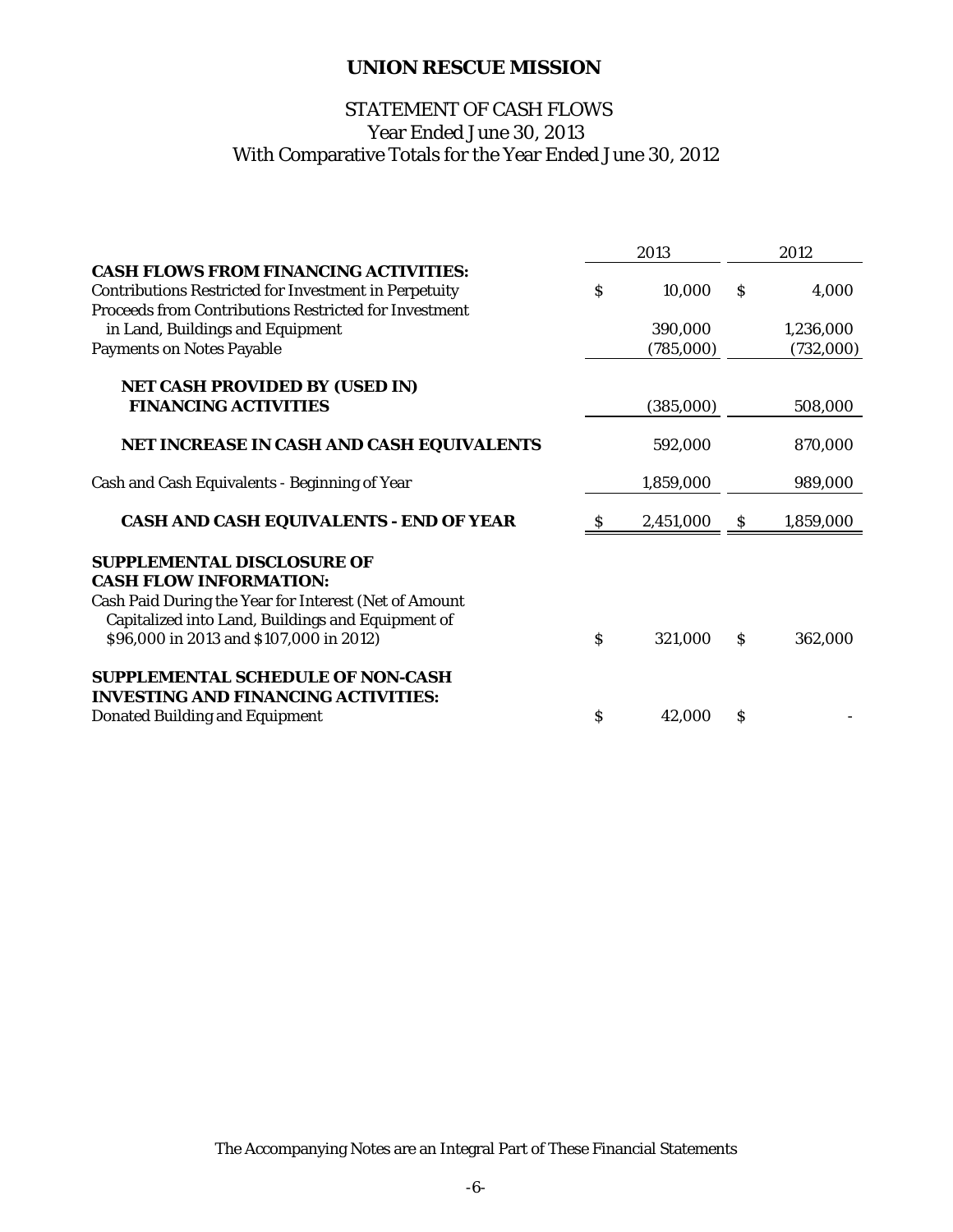# NOTES TO FINANCIAL STATEMENTS June 30, 2013

#### **NOTE 1 - NATURE OF ORGANIZATION**

Union Rescue Mission (the Mission) is a California, religious, not-for-profit organization exempt from income taxes under Section  $501(c)(3)$  of the Internal Revenue Code. Funds raised by Union Rescue Mission provide food, shelter and clothing for impoverished men, women and children. Founded in 1891, Union Rescue Mission is the largest mission of its kind in America and is the oldest in Los Angeles, operating 24 hours a day, 7 days a week, 365 days a year. Union Rescue Mission provides a comprehensive array of emergency and long-term services, including food, shelter, clothing, medical and dental care, recovery programs, transitional housing, legal assistance, education and counseling, in addition to job training for men and women.

Union Rescue Mission also operates a 77-acre property, named Hope Gardens Family Center, which provides a safe, healthy, positive and tranquil living environment for formerly homeless senior women and women with children. The facilities accommodate permanent supportive housing for the senior women and transitional supportive housing for women with children. Residents receive job training, financial literacy education, life skills coursework, personal and spiritual development classes, as well as access to off-site legal, medical and dental services. Childcare is provided for nursery and preschool children while school-age children receive transportation to the local public school. Hope Gardens Family Center offers a safe, peaceful and aesthetically pleasing environment that lends itself to the healing of broken lives and the rebuilding of shattered dreams.

Through Union Rescue Mission's Community Outreach Program, donated products are solicited and acquired each month for internal use and for distribution in the Southern California area and to sites of natural disasters. Typical products include food, clothes, hygiene items, medical/dental supplies and equipment, and school supplies for children. The program allows Union Rescue Mission to extend its ministry beyond the immediate service area in Downtown Los Angeles.

#### **NOTE 2 - SUMMARY OF SIGNIFICANT ACCOUNTING POLICIES**

#### **(a) BASIS OF PRESENTATION**

The financial statements of the Mission have been prepared utilizing the accrual basis of accounting.

#### **(b) ACCOUNTING**

To ensure observance of certain constraints and restrictions placed on the use of resources, the accounts of the Mission are maintained in accordance with the principles of net assets accounting. This is the procedure by which resources for various purposes are classified for accounting and reporting purposes into net asset classes that are in accordance with specified activities or objectives. Accordingly, all financial transactions have been recorded and reported by net asset class as follows: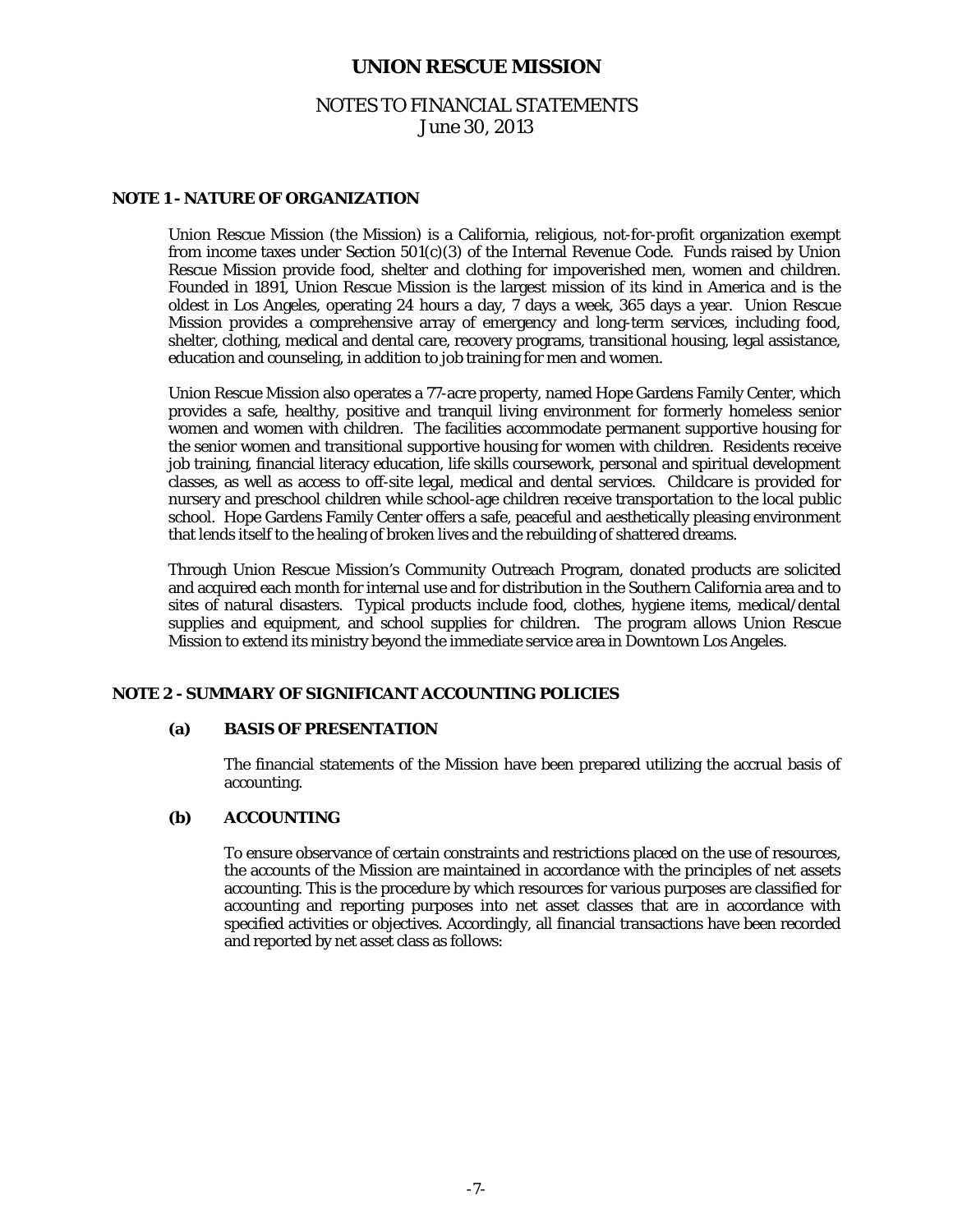# NOTES TO FINANCIAL STATEMENTS June 30, 2013

#### **NOTE 2 - SUMMARY OF SIGNIFICANT ACCOUNTING POLICIES** (continued)

- **(b) ACCOUNTING** (continued)
	- **Unrestricted**. These generally result from revenues generated by receiving unrestricted contributions, providing services, and receiving income from investments; less expenses incurred in providing program related services, raising contributions, and performing administrative functions.
	- **Temporarily Restricted**. The Mission reports gifts of cash and other assets as temporarily restricted support if they are received with donor stipulations that limit the use of the donated assets. When a donor restriction expires, that is, when a stipulated time restriction ends or the purpose of the restriction is accomplished, temporarily restricted net assets are reclassified to unrestricted net assets and reported in the statement of activities as net assets released from program or capital restrictions. Donor restricted contributions, whose restrictions have been met in the same reporting period, are reported as unrestricted support in the statement of activities. The Mission had \$2,898,000 of temporarily restricted net assets at June 30, 2013.
	- **Permanently Restricted**. These net assets are received from donors who stipulate that resources are to be maintained permanently, but permit the Mission to expend all of the income (or other economic benefits) derived from the donated assets. The Mission had \$306,000 of permanently restricted net assets at June 30, 2013.

#### **(c) CASH AND CASH EQUIVALENTS**

Cash and cash equivalents are short-term, highly liquid investments with maturities of three months or less at the time of purchase. The carrying value of cash equivalents approximates its fair value at June 30, 2013.

The Mission maintains its cash and cash equivalents in bank deposit accounts and other investment accounts, which, at times, may exceed federally insured limits. The Mission has not experienced any losses in such accounts and believes it is not exposed to any significant credit risk on cash and cash equivalents.

#### **(d) INVESTMENTS**

Investments in equity and debt securities with readily determinable market values are reported at fair value. The fair value of these investments is determined based on the closing price on the last business day of the fiscal year.

Investment purchases and sales are accounted for on a trade-date basis. Realized and unrealized gains and losses are calculated based upon the underlying cost of the securities and on the sales prices, if sold. Interest and dividend income is recorded when earned. Realized and unrealized gains and losses and interest and dividend income are reflected in the statement of activities as investment income (loss).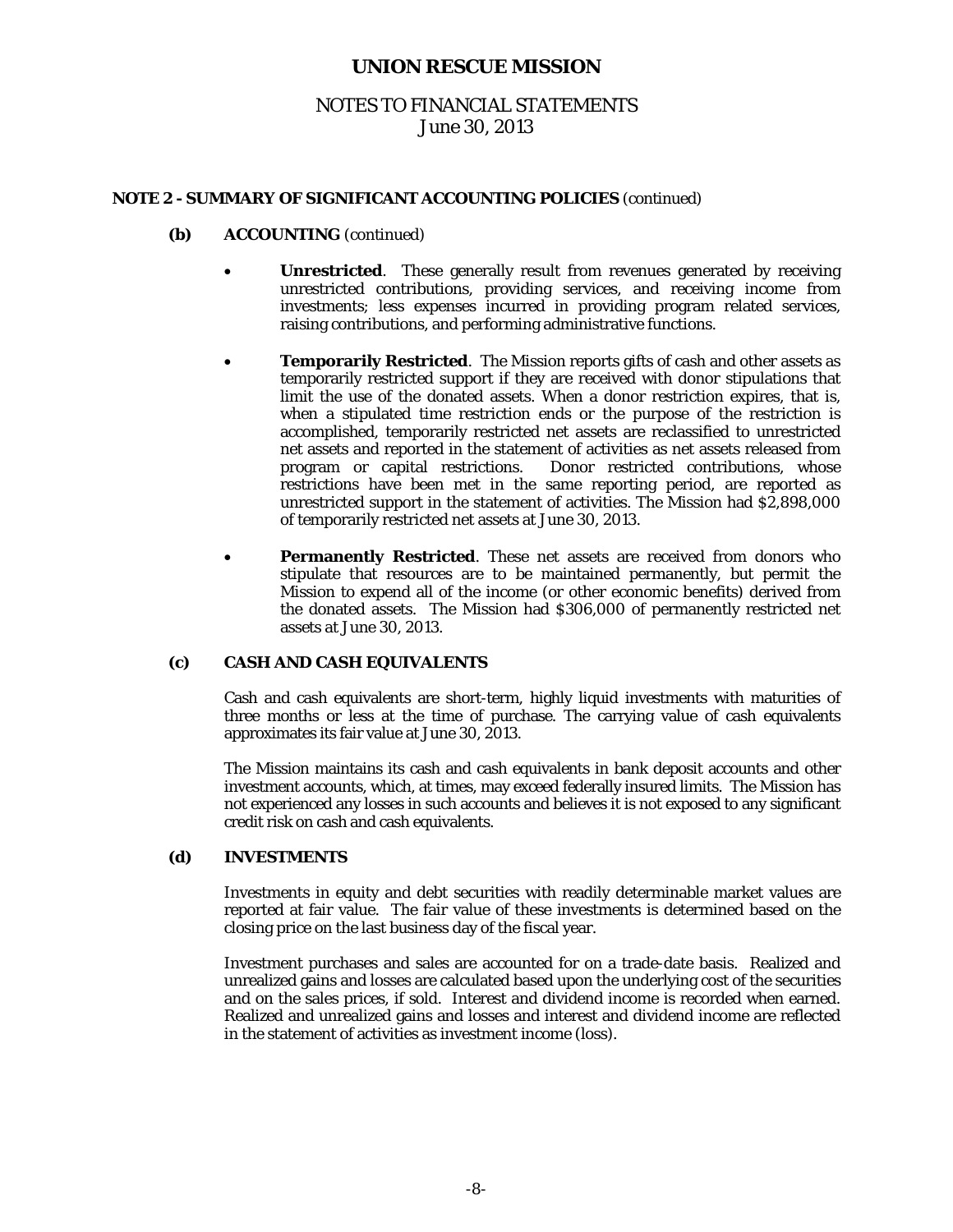# NOTES TO FINANCIAL STATEMENTS June 30, 2013

#### **NOTE 2 - SUMMARY OF SIGNIFICANT ACCOUNTING POLICIES** (continued)

#### **(d) INVESTMENTS** (continued)

Investments are made according to the Investment Policies, Guidelines, and Objectives adopted by the Mission's Board. These guidelines provide for investments in equities, fixed income, and other securities with performance measured against appropriate indices. The investments are managed by outside investment managers contracted by the Mission. Market values of such investments and credit ratings of bond issuers are routinely reviewed by the Audit and Finance Committee of the Board.

Investment securities, in general, are exposed to various risks, such as interest rate, credit, and overall market volatility. Due to the level of risk associated with certain longterm investments, it is reasonably possible that changes in the values of these investments will occur in the near term and that such changes could materially affect the amounts reported in the statement of financial position.

The Mission maintains a separate cash and investment account for its Annuity Reserve Fund. The balance in this Fund totaled \$470,000 at June 30, 2013, of which \$26,000 is included in cash and cash equivalents.

#### **(e) ACCOUNTS AND OTHER RECEIVABLES**

Receivables are recorded when billed or accrued and represent claims against third parties that will be settled in cash. The carrying value of receivables, net of the allowance for doubtful accounts, if any, represents their estimated fair value. The allowance for doubtful accounts, if any, is estimated based on historical collection trends, type of debtor, the age of outstanding receivables and existing economic conditions. If events or changes in circumstances indicate that specific receivable balances may be impaired, further consideration is given to the collectability of those balances and the allowance is adjusted accordingly. Past due receivable balances are written-off when internal collection efforts have been unsuccessful in collecting the amount due. At June 30, 2013, all receivables are deemed fully collectible; therefore, no allowance for doubtful accounts has been established.

#### **(f) BEQUESTS AND PLANNED GIVING**

The Mission has been named as a beneficiary in a number of bequests. Certain of these gifts have not been recorded in the financial statements because the donors' wills have not yet been declared valid by the probate court and/or the value of the amounts to be received is not yet determinable. The Mission records and reports all gifts when declared valid and the amount is determinable.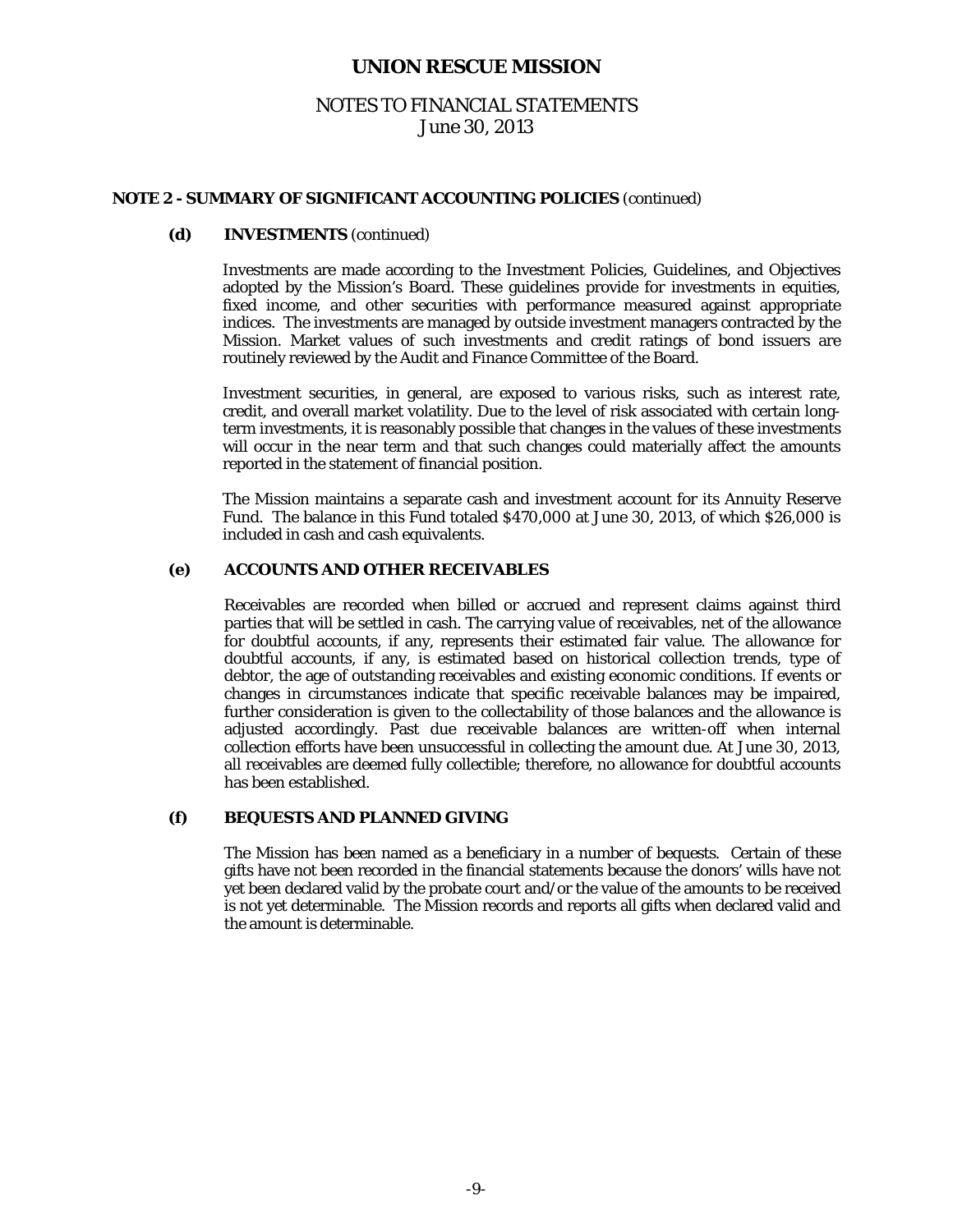# NOTES TO FINANCIAL STATEMENTS June 30, 2013

#### **NOTE 2 - SUMMARY OF SIGNIFICANT ACCOUNTING POLICIES** (continued)

#### **(g) CONTRIBUTIONS AND PLEDGES RECEIVABLE**

Unconditional contributions, including pledges recorded at estimated fair value, are recognized as revenues when the pledge is received. Conditional promises to give are not included as revenue until such time as the conditions are substantially met. A discount rate of 8.25% has been used to calculate the present value of the only multi-year pledge receivable. At June 30, 2013, the Mission evaluated the collectability of pledges receivable and established an allowance for uncollectible pledges receivable in the amount of \$30,000.

#### **(h) INVENTORY**

Inventory consists of food, beverages, hygiene items and office supplies purchased by or donated to the Mission and are valued at the lower of cost or market if purchased and at fair value at the date of donation, if donated. The Mission utilizes the first-in, first-out method of inventory valuation.

#### **(i) BENEFICIAL INTEREST IN CHARITABLE REMAINDER TRUSTS**

The Mission has been designated as the beneficiary of assets held in charitable remainder trusts administered by other trustees. The Mission recognizes temporarily restricted contribution revenue and, as a receivable, the present value of the estimated future benefits to be received when the trust assets are distributed. Adjustments to the receivable to reflect the revaluation of the present value of the estimated future payments to the Mission are recognized in the statement of activities as a change in value of beneficial interest in charitable remainder trusts. The carrying values of certain other trusts have not yet been determined; accordingly, such assets have not been recorded in the financial statements.

#### **(j) BENEFICIAL INTEREST IN PERPETUAL TRUST**

A donor has established and funded a trust, which is administered by organizations other than the Mission. Under the terms of the trust, the Mission has the irrevocable right to receive all or a portion of the income earned on the trust assets either in perpetuity or for the life of the trust. The Mission does not control the assets held by the outside trust. Annual distributions from the trust are reported as contribution income. Adjustments to the beneficial interest to reflect changes in the fair value (if any) are reflected in the statement of activities as a change in value of beneficial interest in perpetual trust. The carrying values of certain other trusts have not yet been determined; accordingly, such assets have not been recorded in the financial statements.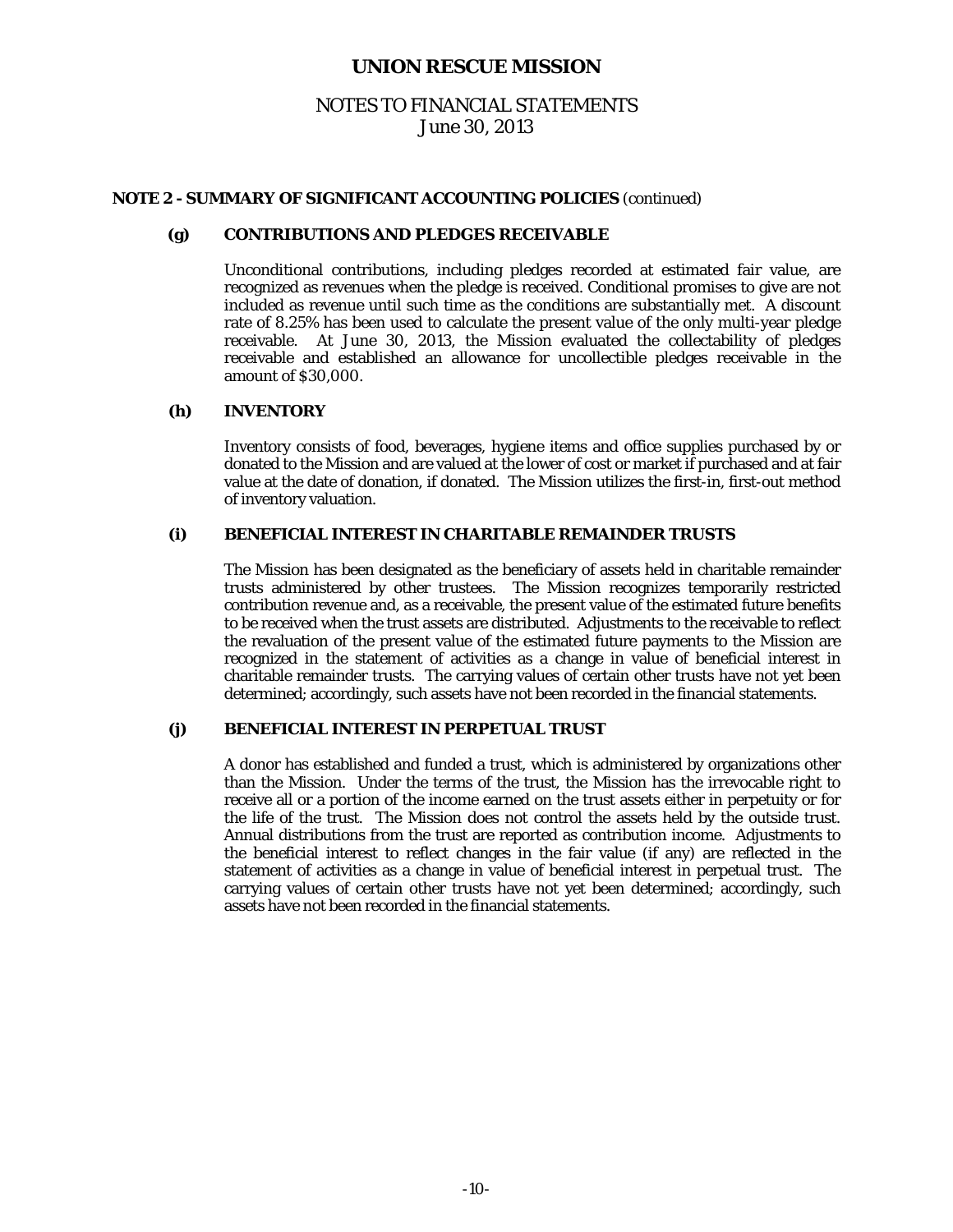# NOTES TO FINANCIAL STATEMENTS June 30, 2013

#### **NOTE 2 - SUMMARY OF SIGNIFICANT ACCOUNTING POLICIES** (continued)

#### **(k) LAND, BUILDINGS AND EQUIPMENT**

Land, buildings and equipment are recorded at cost if purchased or at fair value at the date of donation, if donated. Depreciation is provided over the estimated useful lives of the related assets on a straight-line basis as follows:

| <b>Buildings and Other Improvements</b> | 5-25 Years |
|-----------------------------------------|------------|
| <b>Furniture and Equipment</b>          | 3-5 Years  |
| <b>Computer Software</b>                | 5 Years    |
| Transportation Equipment                | 5 Years    |

Expenditures for maintenance and repairs are charged to operations as incurred while renewals and betterments are capitalized. Land, buildings and equipment are capitalized if the cost of an asset is equal to or greater than \$1,000 and the useful life is three years or greater.

#### **(l) LONG-LIVED ASSETS**

The Mission reviews long-lived assets for impairment whenever events or changes in circumstances indicate that the book value of the assets may not be recoverable. An impairment loss is recognized when the sum of the undiscounted future cash flow is less than the carrying amount of the assets, in which case a write-down is recorded to reduce the related asset to its estimated fair value. No impairment losses were recognized on long-lived assets during the year ended June 30, 2013.

### **(m) DERIVATIVE FINANCIAL INSTRUMENTS**

The Mission recognizes all derivatives at fair value in accordance with generally accepted accounting principles. Interest rate protection agreements (swaps) are used from timeto-time to minimize interest rate risk and the Mission enters into such contracts only with financial institutions of good standing. Interest rate swaps are not used for trading or speculative purposes. During the year ended June 30, 2009, the Mission entered into an interest rate swap that has been accounted for as a fair value hedge. No amounts were recorded in the change in net assets during the year ended June 30, 2013 due to hedge ineffectiveness. The Mission had fixed rate debt in the principal amount of \$6,000,000 hedged with a variable rate interest rate swap at June 30, 2013.

#### **(n) ANNUITIES PAYABLE**

The Mission has received donations of assets in exchange for distributions of a fixed amount for a specific period of time to the donors or other beneficiaries. These gifts stipulate that annuity payments must be made to the donor or their designees until the time of death. The gifts are invested in money market funds, fixed income and equity securities. The Mission uses published mortality-rate tables adopted by the United States Internal Revenue Service and an assumed rate of return of approximately 4.5% to 6.0% to determine the present value of the actuarially determined liability.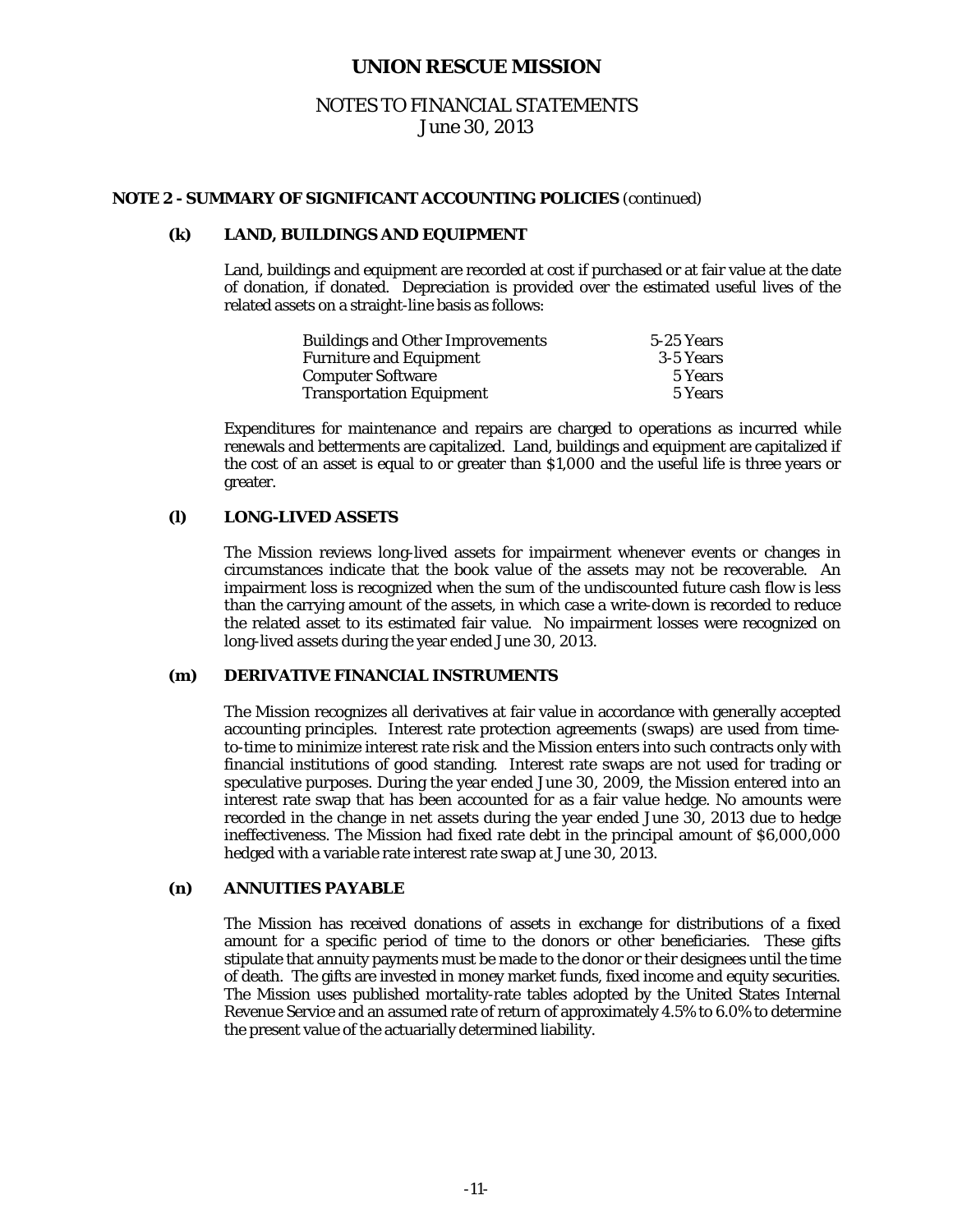# NOTES TO FINANCIAL STATEMENTS June 30, 2013

#### **NOTE 2 - SUMMARY OF SIGNIFICANT ACCOUNTING POLICIES** (continued)

#### **(o) CONTRIBUTED GOODS AND SERVICES**

Contributions of donated non-cash assets are recorded in a manner consistent with the Accord Network standards in the period received. Contributions of donated services are recognized if the services received (a) create or enhance long-lived assets, or (b) require specialized skills provided by individuals possessing those skills, and would typically need to be purchased if not provided by donation. A substantial number of volunteers have donated significant amounts of their time to the Mission. The services that these individuals rendered, however, do not meet the above criteria and, as such, are not recognized as revenue.

#### **(p) INCOME TAXES**

Union Rescue Mission is exempt from federal income taxes under Section  $501(c)(3)$  of the Internal Revenue Code and the corresponding California provisions.

#### **(q) RECLASSIFICATION**

For comparability, certain June 30, 2012 amounts have been reclassified, where appropriate, to conform to the financial statement presentation at June 30, 2013.

#### **(r) FUNCTIONAL ALLOCATION OF EXPENSES**

The costs of providing the Mission's programs and other activities have been presented in the statement of functional expenses. During the year, such costs are accumulated into separate groupings as either direct or indirect. Indirect or shared costs are allocated among program and support services by a method that best measures the relative degree of benefit which is determined by management through consideration of the portion of effort expended by each supporting department to each functional category.

#### **(s) USE OF ESTIMATES**

The preparation of financial statements in conformity with generally accepted accounting principles requires management to make estimates and assumptions that affect certain reported amounts and disclosures. Accordingly, actual results could differ from those estimates.

#### **(t) COMPARATIVE TOTALS**

The statement of activities includes prior year summarized comparative information in total but not by net asset class. Such information does not include sufficient detail to constitute a presentation in conformity with generally accepted accounting principles. Accordingly, such information should be read in conjunction with the Mission's financial statements for the year ended June 30, 2012 from which the summarized information was derived.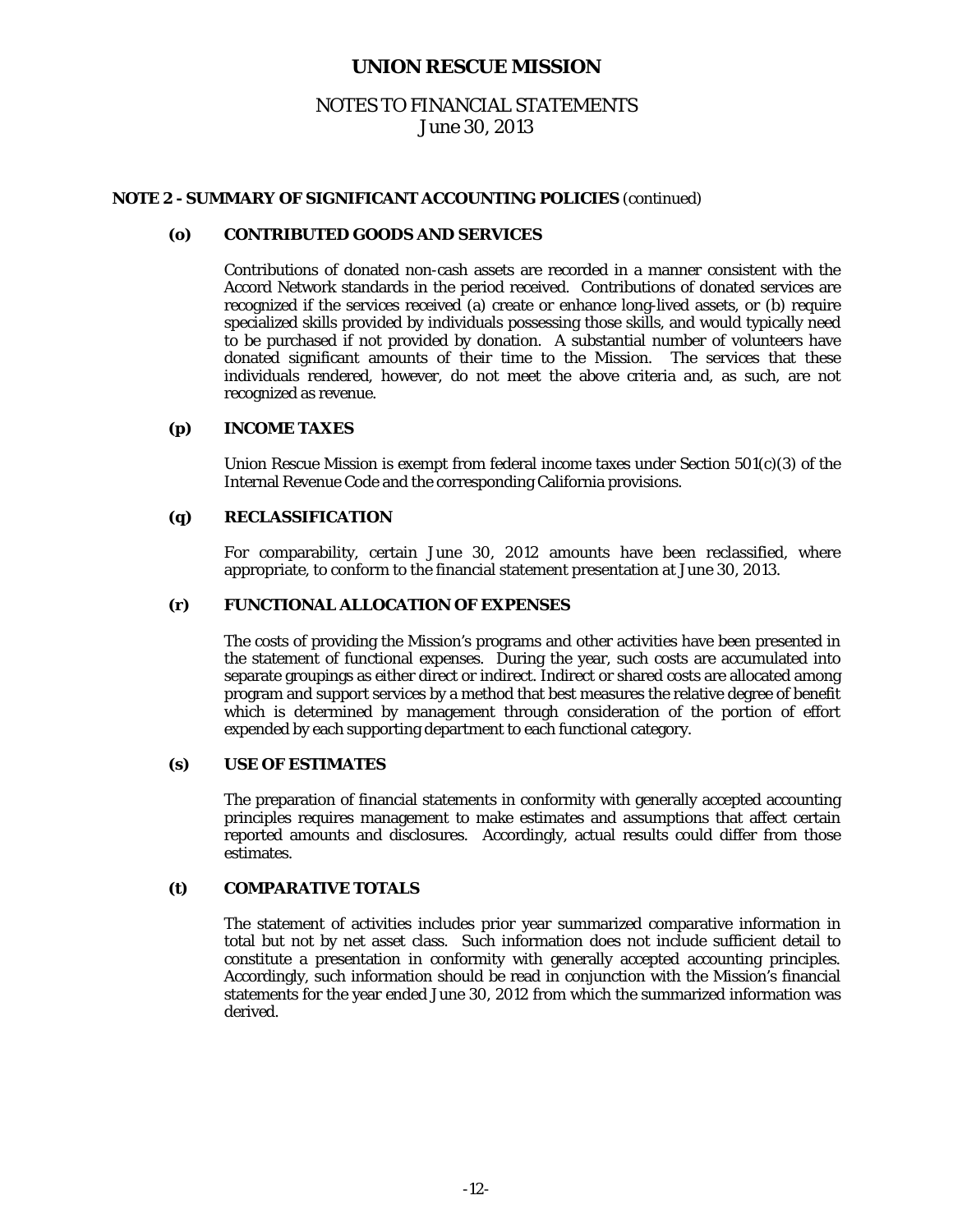# NOTES TO FINANCIAL STATEMENTS June 30, 2013

#### **NOTE 2 - SUMMARY OF SIGNIFICANT ACCOUNTING POLICIES** (continued)

#### **(u) PRESENTATION**

Amounts in the financial statements have been rounded to the nearest thousand dollars.

#### **(v) SUBSEQUENT EVENTS**

The Mission has evaluated events and transactions occurring subsequent to the statement of financial position date of June 30, 2013 for items that should potentially be recognized or disclosed in these financial statements. The evaluation was conducted through October 22, 2013, the date these financial statements were available to be issued. No such material events or transactions were noted to have occurred.

#### **NOTE 3 - INVESTMENTS**

Investments consist of the following at June 30, 2013:

| <b>Common Stock - Domestic</b>    | S | 218,000 |
|-----------------------------------|---|---------|
| <b>Preferred Stock - Domestic</b> |   | 86,000  |
| <b>Preferred Stock - Foreign</b>  |   | 16,000  |
| <b>Municipal Bonds</b>            |   | 33,000  |
| <b>Corporate Bonds</b>            |   | 20,000  |
| <b>Mutual Funds</b>               |   | 129,000 |
| <b>TOTAL INVESTMENTS</b>          | S | 502,000 |

Investment income for the year ended June 30, 2013 consists of the following:

| <b>Interest and Dividend Income</b> | 24.000   |
|-------------------------------------|----------|
| Net Realized and Unrealized Gain    |          |
| on Investments                      | 62.000   |
| <b>Donated Stock Loss</b>           | (10,000) |
| <b>Management Fees</b>              | (6,000)  |
| <b>INVESTMENT INCOME (NET)</b>      | 70,000   |
|                                     |          |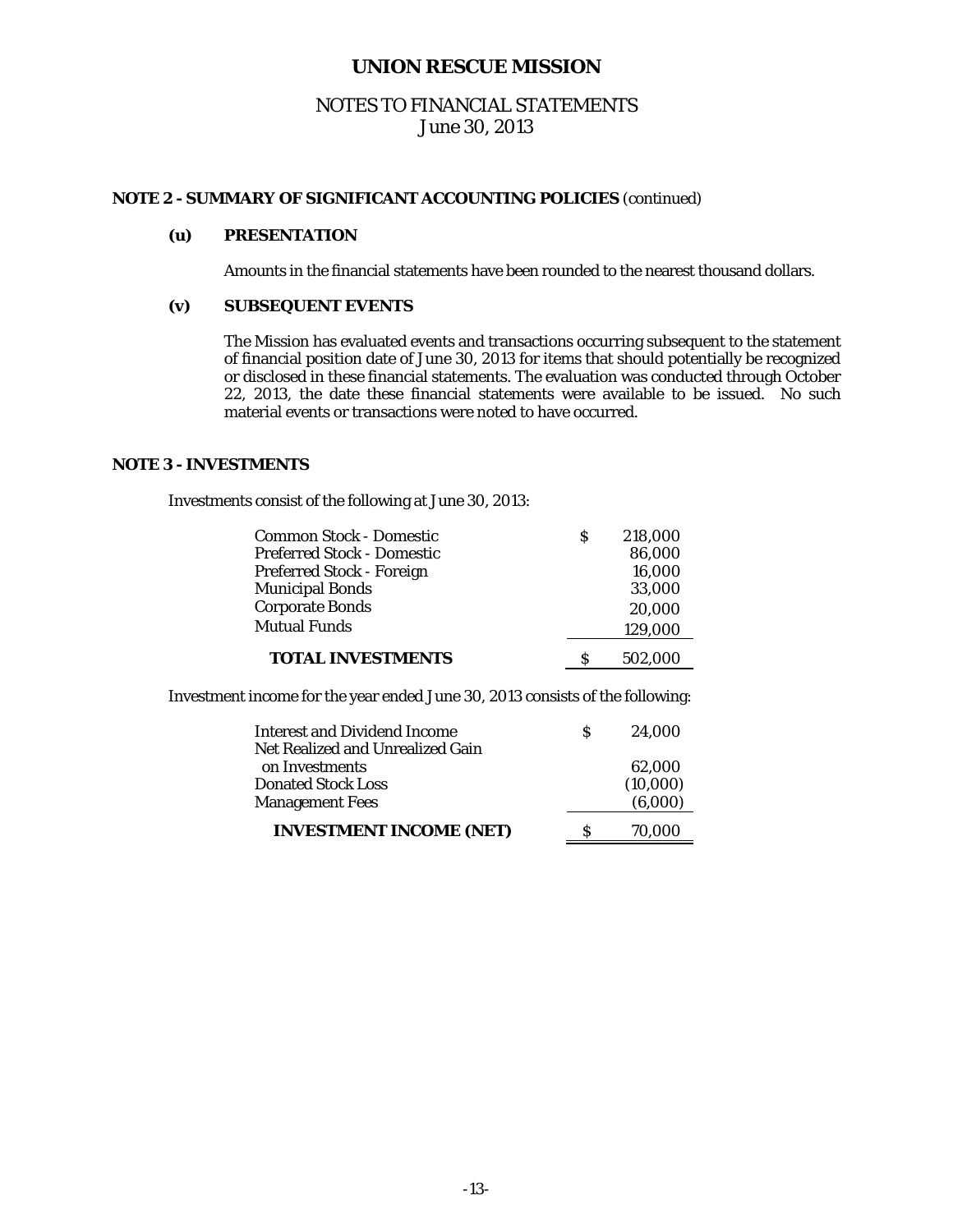# NOTES TO FINANCIAL STATEMENTS June 30, 2013

#### **NOTE 4 - FAIR VALUE MEASUREMENTS**

 The Mission has implemented the accounting standard that defines fair value for those assets (and liabilities) that are re-measured and reported at fair value at each reporting period. This standard establishes a single authoritative definition of fair value, sets out a framework for measuring fair value based on inputs used, and requires additional disclosures about fair value measurements. This standard applies to fair value measurements already required or permitted by existing standards.

 In general, fair values determined by Level 1 inputs utilize quoted prices (unadjusted) in active markets for identical assets. Fair values determined by Level 2 inputs utilize data points that are observable such as quoted prices, interest rates and yield curves. Fair values determined by Level 3 inputs are unobservable data points for the asset (or liability) and include situations where there is little, if any, market activity for the asset (or liability).

 The following table presents information about the Mission's assets and liabilities that are measured at fair value on a recurring basis at June 30, 2013 and indicates the fair value hierarchy of the valuation techniques utilized to determine such fair value:

|                                   |    |                   | <b>Fair Value Measurements Using</b> |                      |    |                    |    |                    |  |  |
|-----------------------------------|----|-------------------|--------------------------------------|----------------------|----|--------------------|----|--------------------|--|--|
|                                   |    |                   |                                      | <b>Quoted Prices</b> |    |                    |    |                    |  |  |
|                                   |    |                   |                                      | in Active            |    | <b>Significant</b> |    |                    |  |  |
|                                   |    |                   |                                      | <b>Markets for</b>   |    | <b>Other</b>       |    | <b>Significant</b> |  |  |
|                                   |    |                   |                                      | <b>Identical</b>     |    | Observable         |    | Unobservable       |  |  |
|                                   |    | <b>Year Ended</b> |                                      | Assets               |    | <b>Inputs</b>      |    | <b>Inputs</b>      |  |  |
|                                   |    | June 30, 2013     |                                      | (Level 1)            |    | (Level 2)          |    | (Level 3)          |  |  |
| <b>ASSETS:</b>                    |    |                   |                                      |                      |    |                    |    |                    |  |  |
| <b>Common Stock - Domestic</b>    | Ś  | 218,000           | Ś                                    | 218,000              | Ŝ  |                    | Ŝ  |                    |  |  |
| <b>Preferred Stock - Domestic</b> |    | 86,000            |                                      | 86,000               |    |                    |    |                    |  |  |
| Preferred Stock - Foreign         |    | 16,000            |                                      | 16,000               |    |                    |    |                    |  |  |
| <b>Municipal Bonds</b>            |    | 33,000            |                                      |                      |    | 33,000             |    |                    |  |  |
| <b>Corporate Bonds</b>            |    | 20,000            |                                      |                      |    | 20,000             |    |                    |  |  |
| <b>Mutual Funds</b>               |    | 129,000           |                                      | 69,000               |    |                    |    | 60,000             |  |  |
| <b>Beneficial Interest in:</b>    |    |                   |                                      |                      |    |                    |    |                    |  |  |
| <b>Charitable Remainder</b>       |    |                   |                                      |                      |    |                    |    |                    |  |  |
| <b>Trusts</b>                     |    | 1,524,000         |                                      |                      |    |                    |    | 1,524,000          |  |  |
| <b>Perpetual Trust</b>            |    | 148,000           |                                      |                      |    |                    |    | 148,000            |  |  |
| <b>TOTAL ASSETS</b>               | S  | 2,174,000         | \$                                   | 389,000              | \$ | 53,000             | S. | 1,732,000          |  |  |
|                                   |    |                   |                                      |                      |    |                    |    |                    |  |  |
| <b>LIABILITIES:</b>               |    |                   |                                      |                      |    |                    |    |                    |  |  |
| <b>Annuities Payable</b>          | S  | 245,000           | \$                                   |                      | s  |                    | Ŝ  | 245,000            |  |  |
| <b>TOTAL LIABILITIES</b>          | \$ | 245,000           | \$                                   |                      | Ś  |                    | Ŝ  | 245,000            |  |  |

The fair values of investments within Level 1 inputs were obtained based on quoted market prices at the closing of the last business day of the fiscal year. The fair values of investments within Level 2 inputs were derived by discounting the related cash flows based on current yields of similar instruments with comparable durations considering the credit-worthiness of the issuer of the underlying instrument.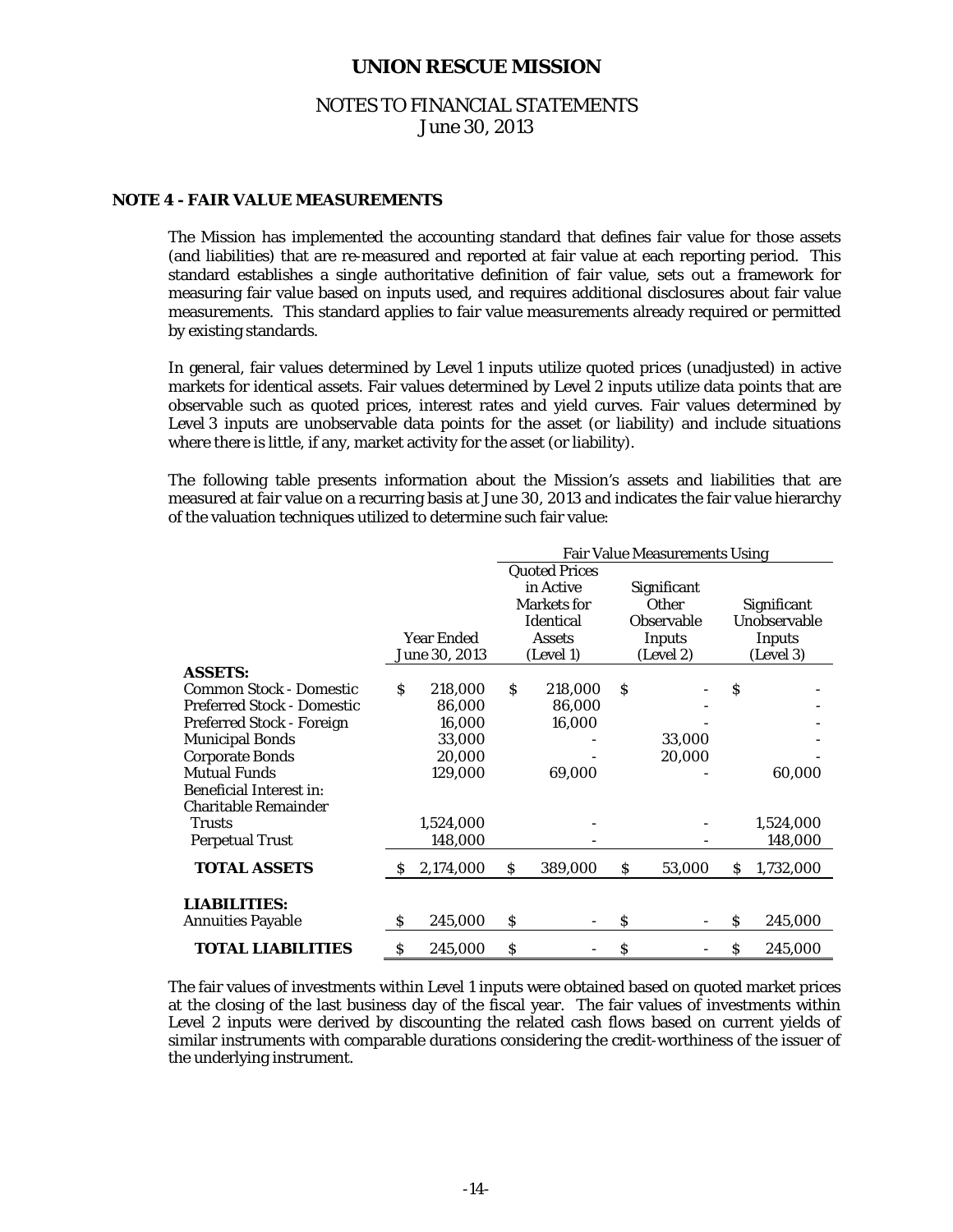# NOTES TO FINANCIAL STATEMENTS June 30, 2013

#### **NOTE 4 - FAIR VALUE MEASUREMENTS** (continued)

|                          |                               | Significant Unobservable Inputs (Level 3) |             |                   |             |  |  |  |  |  |  |
|--------------------------|-------------------------------|-------------------------------------------|-------------|-------------------|-------------|--|--|--|--|--|--|
|                          |                               | <b>Temporarily</b>                        |             | Permanently       |             |  |  |  |  |  |  |
|                          | Unrestricted                  | Restricted                                |             | Restricted        |             |  |  |  |  |  |  |
|                          |                               | <b>Beneficial</b>                         |             |                   |             |  |  |  |  |  |  |
|                          |                               | Interest in                               |             | <b>Beneficial</b> |             |  |  |  |  |  |  |
|                          |                               | Charitable                                | Endowments' | Interest in       |             |  |  |  |  |  |  |
|                          |                               | <b>Remainder</b>                          | Mutual      | Perpetual         |             |  |  |  |  |  |  |
|                          |                               | <b>Trusts</b>                             | Funds       | Trust             | Total       |  |  |  |  |  |  |
| <b>ASSETS:</b>           |                               |                                           |             |                   |             |  |  |  |  |  |  |
| <b>Beginning Balance</b> | s<br>$\overline{\phantom{0}}$ | \$1.256,000                               | 53,000<br>S | 139.000<br>S      | \$1,448,000 |  |  |  |  |  |  |
| <b>Purchases</b>         |                               |                                           | 2,000       |                   | 2,000       |  |  |  |  |  |  |
| <b>Change in Value</b>   |                               | 268,000                                   | 5,000       | 9,000             | 282,000     |  |  |  |  |  |  |
| <b>ENDING BALANCE</b>    | o                             | \$1,524,000                               | 60.000<br>S | 148.000<br>S      | \$1,732,000 |  |  |  |  |  |  |

|                                                                                                |   | <b>Fair Value Measurements Using</b><br>Significant Unobservable Inputs<br>(Level 3) |   |                      |  |  |
|------------------------------------------------------------------------------------------------|---|--------------------------------------------------------------------------------------|---|----------------------|--|--|
|                                                                                                |   | Unrestricted -<br><b>Annuities</b><br>Payable                                        |   | Total                |  |  |
| <b>LIABILITIES:</b><br><b>Beginning Balance</b><br><b>Change in Value of Annuities Payable</b> |   | 460,000<br>(215,000)                                                                 | s | 460,000<br>(215,000) |  |  |
| <b>ENDING BALANCE</b>                                                                          | S | 245,000                                                                              | S | 245,000              |  |  |

 Beneficial Interest in Charitable Remainder Trusts: Valued based on quoted market prices at the close of the last business day of the fiscal year and discounted to net present value using United States Internal Revenue Service actuarial tables.

 Endowments' Mutual Funds: Valued based on quoted market prices and the Mission's ownership interest. These investments are not readily redeemable and therefore are considered Level 3.

 Beneficial Interest in Perpetual Trust: Valued based on quoted market prices at the close of the last business day of the fiscal year. These investments are not readily redeemable, with distributions paid at the discretion of the fund manager.

The Mission evaluates the classification of Level 1, 2 and 3 investments at the end of each reporting period. Transfers between Level 1 and 2 investments generally relate to whether a market becomes active or inactive. The transfers between Level 2 and 3 investments related to whether significant relevant observable inputs are available for the fair value measurement in their entirety and when redemption rules become more or less restrictive. There were no transfers between Level 1, 2, and 3 investments during the year ended June 30, 2013.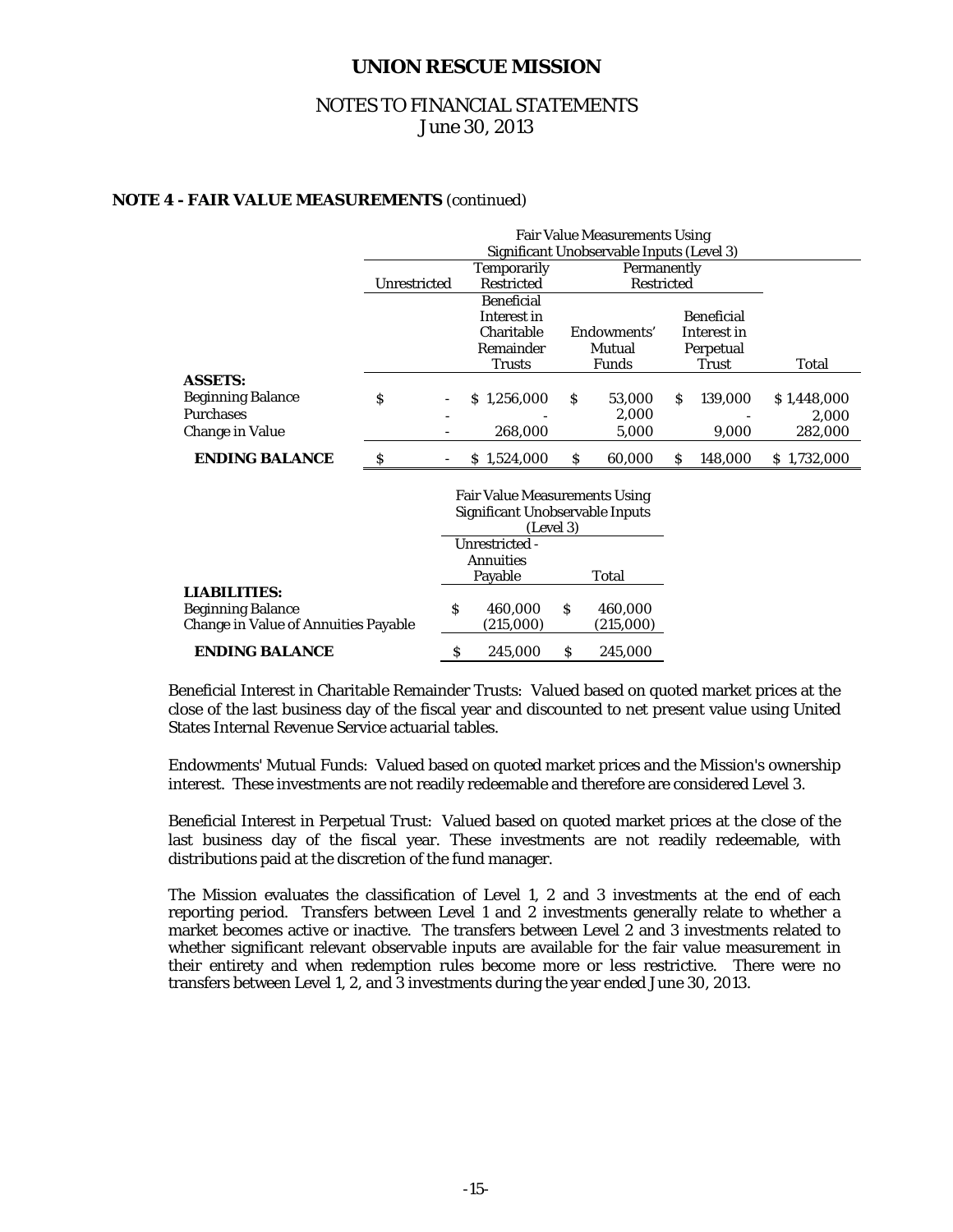# NOTES TO FINANCIAL STATEMENTS June 30, 2013

#### **NOTE 4 - FAIR VALUE MEASUREMENTS** (continued)

 Annuities Payable: Valued using published mortality rate tables adopted by the United States Internal Revenue Service and an assumed rate of return of approximately 4.5% to 6.0% to determine the present value of the actuarially determined liability.

 The methods described above may produce a fair value calculation that may not be indicative of net realizable value or reflective of future net values. Furthermore, while the Mission believes its valuation methods are appropriate and consistent with other market participants, the use of different methodologies or assumptions to determine the fair value of certain financial instruments could result in a different fair value measurement at the reporting date.

#### **NOTE 5 - PLEDGES RECEIVABLE**

Pledges receivable at June 30, 2013 are expected to be collected as follows:

| Less than One Year                                                          | 1,481,000            |
|-----------------------------------------------------------------------------|----------------------|
| <b>One to Five Years</b>                                                    | 31.000               |
| <b>GROSS PLEDGES RECEIVABLE</b>                                             | 1.512.000            |
| <b>Allowance for Uncollectible Pledges</b><br><b>Present Value Discount</b> | (30,000)<br>(22,000) |
| <b>PLEDGES RECEIVABLE - NET</b>                                             | 1,460,000            |

#### **NOTE 6 - BENEFICIAL INTEREST IN CHARITABLE REMAINDER TRUSTS**

The Mission is the beneficiary of seven charitable remainder trusts administered by other trustees. Assets held in charitable remainder trusts totaled \$1,524,000 at June 30, 2013, representing the portion of the net present value of the charitable remainder trust assets for which the Mission is the designated beneficiary. One of the charitable remainder trusts, with a net present value of \$30,000 at June 30, 2013, is restricted to Hope Gardens Family Center. The remaining charitable remainder trusts, with a net present value of \$1,494,000 at June 30, 2013, are for the general charitable operations of Union Rescue Mission.

### **NOTE 7 - BENEFICIAL INTEREST IN PERPETUAL TRUST**

The Mission is the beneficiary of a trust whose assets are not under its control. The Mission has legally enforceable rights or claims to its beneficial interest in the annual income from the trust. During the year ended June 30, 2013, the Mission received \$3,000 of income from the trust, and the carrying value of the Mission's beneficial interest in this trust at June 30, 2013 is \$148,000.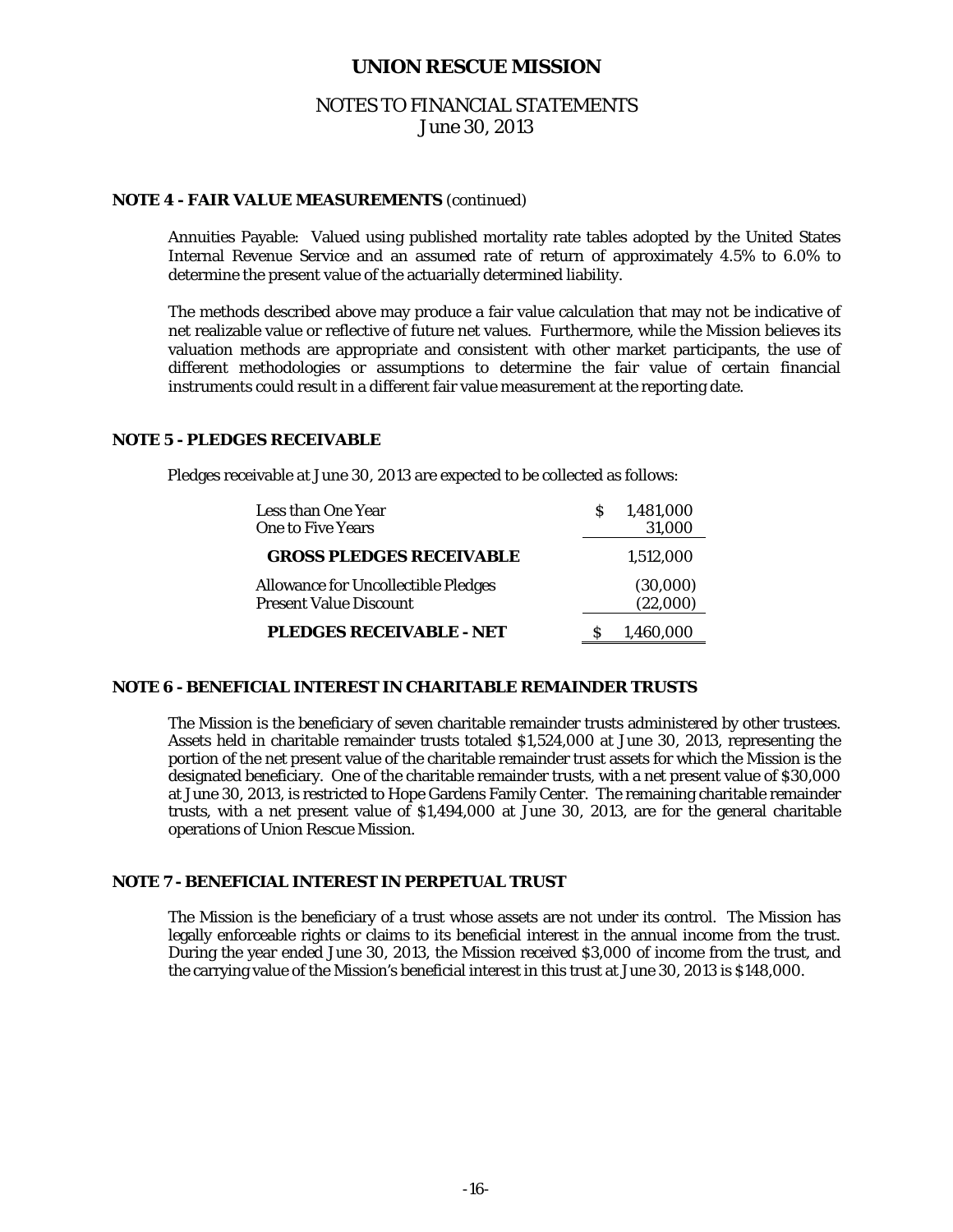# NOTES TO FINANCIAL STATEMENTS June 30, 2013

#### **NOTE 8 - LAND, BUILDINGS AND EQUIPMENT**

Land, buildings and equipment consist of the following as of June 30, 2013:

| Land                                                 | 9,337,000<br>S |
|------------------------------------------------------|----------------|
| <b>Buildings and Other Improvements</b>              | 35,060,000     |
| <b>Furniture and Equipment</b>                       | 3,419,000      |
| <b>Computer Software</b>                             | 538,000        |
| <b>Transportation Equipment</b>                      | 518,000        |
| <b>Construction in Progress</b>                      | 2,182,000      |
| <b>TOTAL</b>                                         | 51.054.000     |
| <b>Less: Accumulated Depreciation</b>                | (23,735,000)   |
| <b>LAND, BUILDINGS AND</b><br><b>EQUIPMENT (NET)</b> | 27,319,000     |

Depreciation and amortization expense for the year ended June 30, 2013 was \$1,752,000.

The Mission is in the process of renovating Hope Gardens Family Center. The estimated cost of construction is \$4,670,000. As of June 30, 2013, \$4,228,000 has been expended. The remaining cost to complete Hope Gardens Family Center is estimated at \$442,000. Funds to renovate Hope Gardens Family Center are provided by contributions.

Interest capitalized as part of building improvements and construction in progress during the year ended June 30, 2013 amounted to \$96,000.

#### **NOTE 9 - ACCOUNTS PAYABLE AND ACCRUED EXPENSES**

Accounts payable and accrued expenses consist of the following at June 30, 2013:

| <b>Accounts Payable</b>           | 664,000   |
|-----------------------------------|-----------|
| <b>Accrued Expenses</b>           | 112,000   |
| <b>Accrued Payroll</b>            | 98,000    |
| <b>Funds Held for Others</b>      | 283,000   |
| <b>Accrued Vacation</b>           | 334,000   |
| <b>TOTAL ACCOUNTS PAYABLE AND</b> |           |
| <b>ACCRUED EXPENSES</b>           | 1.491.000 |

#### **NOTE 10 - LINE OF CREDIT**

 The Mission has an operating line of credit with current permissible borrowings of \$1,500,000. The line of credit is secured by land and buildings (545 South San Pedro Street, Los Angeles, California). Interest is payable monthly at the bank's prime rate plus 1%. The maturity date is October 2013. The bank's prime rate at June 30, 2013 was 3.25%. As of June 30, 2013, no money was borrowed against the line.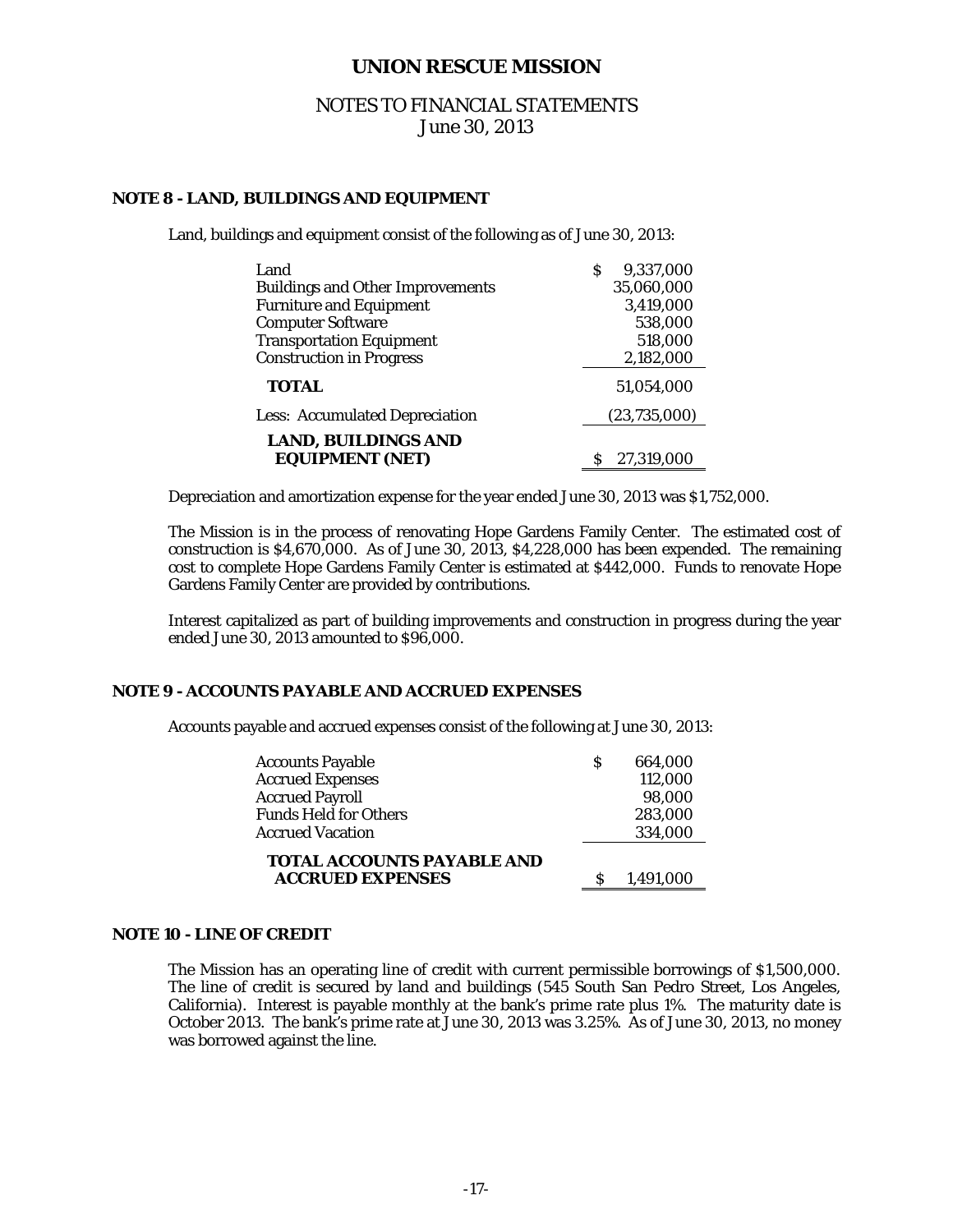# NOTES TO FINANCIAL STATEMENTS June 30, 2013

#### **NOTE 11 - NOTES PAYABLE**

Notes payable consist of the following at June 30, 2013:

| Term Loan - Bank, Secured by Land and Buildings (545 South San Pedro Street,<br>Los Angeles, California), Payable in Monthly Installments of Principal and<br>Interest at 6.42% Fixed under Interest Rate Swap Agreement, Due July 2019 | S | 6,000,000 |
|-----------------------------------------------------------------------------------------------------------------------------------------------------------------------------------------------------------------------------------------|---|-----------|
| Notes Payable - Company, Secured by Related Property, Bearing Interest Rates<br>of 2.9%, Payable in Monthly Installments of \$429 to \$476, Due November 2015                                                                           |   | 49,000    |
| <b>TOTAL NOTES PAYABLE</b>                                                                                                                                                                                                              |   | 6,049,000 |

The future maturity of notes payable at June 30, 2013 is as follows:

# **Years Ending June 30**

| 2014              | S | 838,000   |
|-------------------|---|-----------|
| 2015              |   | 899,000   |
| 2016              |   | 950,000   |
| 2017              |   | 1,011,000 |
| 2018              |   | 1,085,000 |
| <b>Thereafter</b> |   | 1,266,000 |
| <b>TOTAL</b>      | S | 6,049,000 |

The interest rate swap effectively fixes the interest rate for the term loan. The outstanding interest rate swap agreement at June 30, 2013 has the following terms:

| <b>Notional Amount</b>         | \$ 6,000,000            |
|--------------------------------|-------------------------|
| <b>Interest Rate (Receive)</b> | 1 Month LIBOR plus 3.2% |
| <b>Interest Rate (Pay)</b>     | 6.42%                   |
| <b>Maturity</b>                | <b>July 2019</b>        |

At June 30, 2013, the rate for the one month LIBOR was .19465%.

The notional amount under the swap agreement decreases as principal payments are made on the term loan so that the notional amount equals the principal outstanding under the term loan. The swap agreement qualifies for hedge accounting (no ineffectiveness) under generally accepted accounting provisions; therefore, the interest rate swap liability is exactly offset by a corresponding reduction in the term loan liability. At June 30, 2013, the carrying value of the term loan remained unchanged.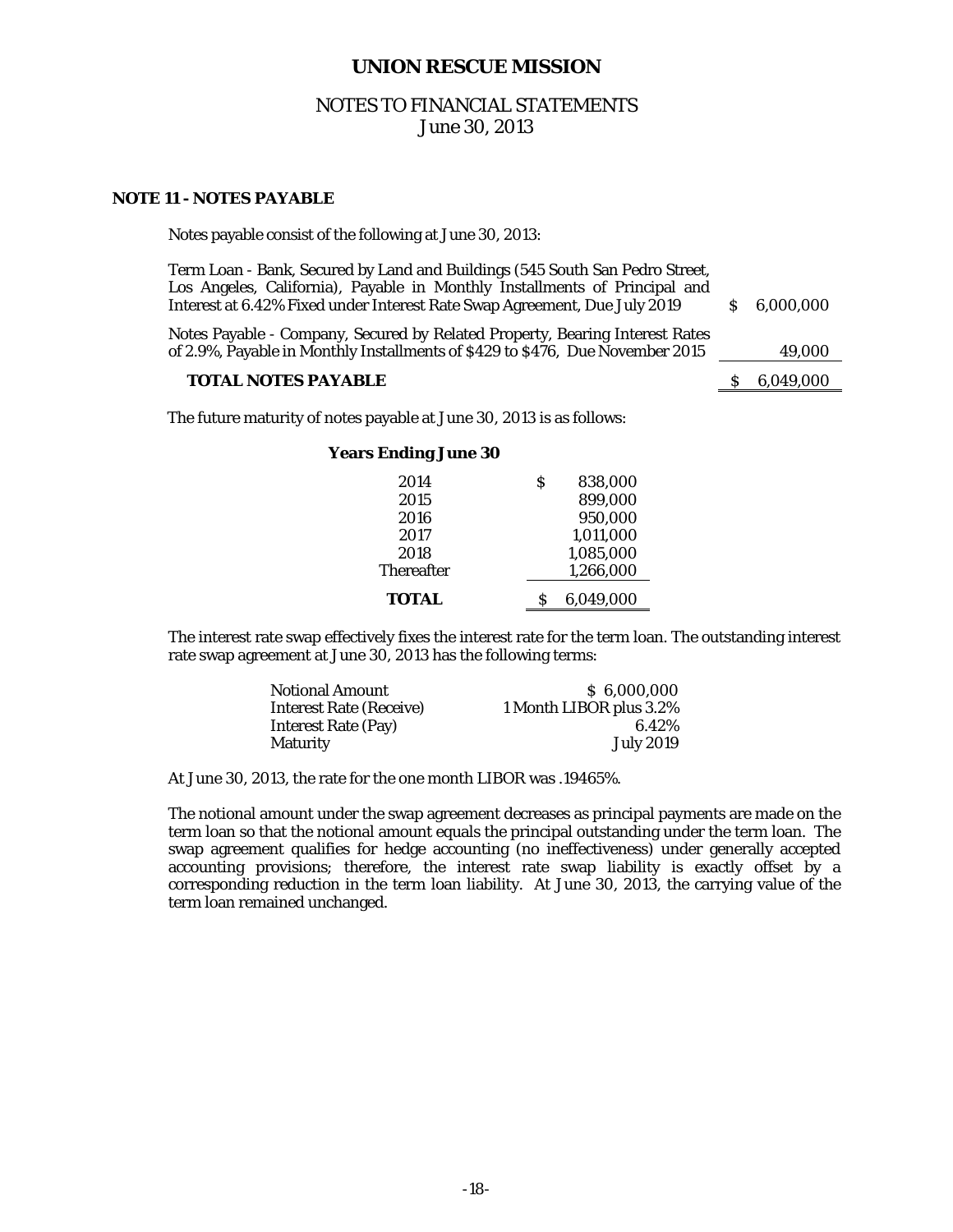# NOTES TO FINANCIAL STATEMENTS June 30, 2013

#### **NOTE 12 - ANNUITIES PAYABLE**

 The Mission is in receipt of 43 charitable annuity gifts from individuals. The value at establishment and corresponding reasonably commensurate values at June 30, 2013 are \$430,000 and \$245,000 respectively. The Mission has established a segregated reserve fund of \$470,000 which equals 192% of the present value annuities payable balance.

#### **NOTE 13 - COMMUNITY OUTREACH PROGRAM**

The Mission conducts a Community Outreach Program that provides various donated products such as food, hygiene items and medical supplies to the poor and homeless outside the immediate service area of the Mission. Recipients of the products during the year ended June 30, 2013 were located in the United States.

 The products are donated primarily by corporations. The receipt of donated products by the Mission for this program is reflected as gifts-in-kind revenue and the distribution to the recipients is reflected as gifts-in-kind distribution expense in the statement of functional expenses. The donated products are valued in a manner consistent with Accord Network standards.

 Of the \$3,369,000 gifts-in-kind revenue reflected in the statement of activities for the year ended June 30, 2013, \$2,493,000 are gifts-in-kind used by the Mission in its own programs and the balance of \$876,000 was provided to other non-profit organizations through the Mission's Community Outreach Program.

#### **NOTE 14 - CONTINGENCIES**

 In the ordinary course of conducting its business, the Mission becomes involved in various lawsuits. Some of these proceedings may result in judgments being assessed against the Mission which, from time to time, may have an impact on changes in net assets. The Mission does not believe that these proceedings, individually or in the aggregate, would have a material effect on the financial statements.

#### **NOTE 15 - RETIREMENT PLAN**

 The Mission has a defined contribution retirement plan for all full-time employees. Eligible employees may contribute annually up to the applicable Internal Revenue Service limitations. The Mission did not make matching contributions during the year ended June 30, 2013.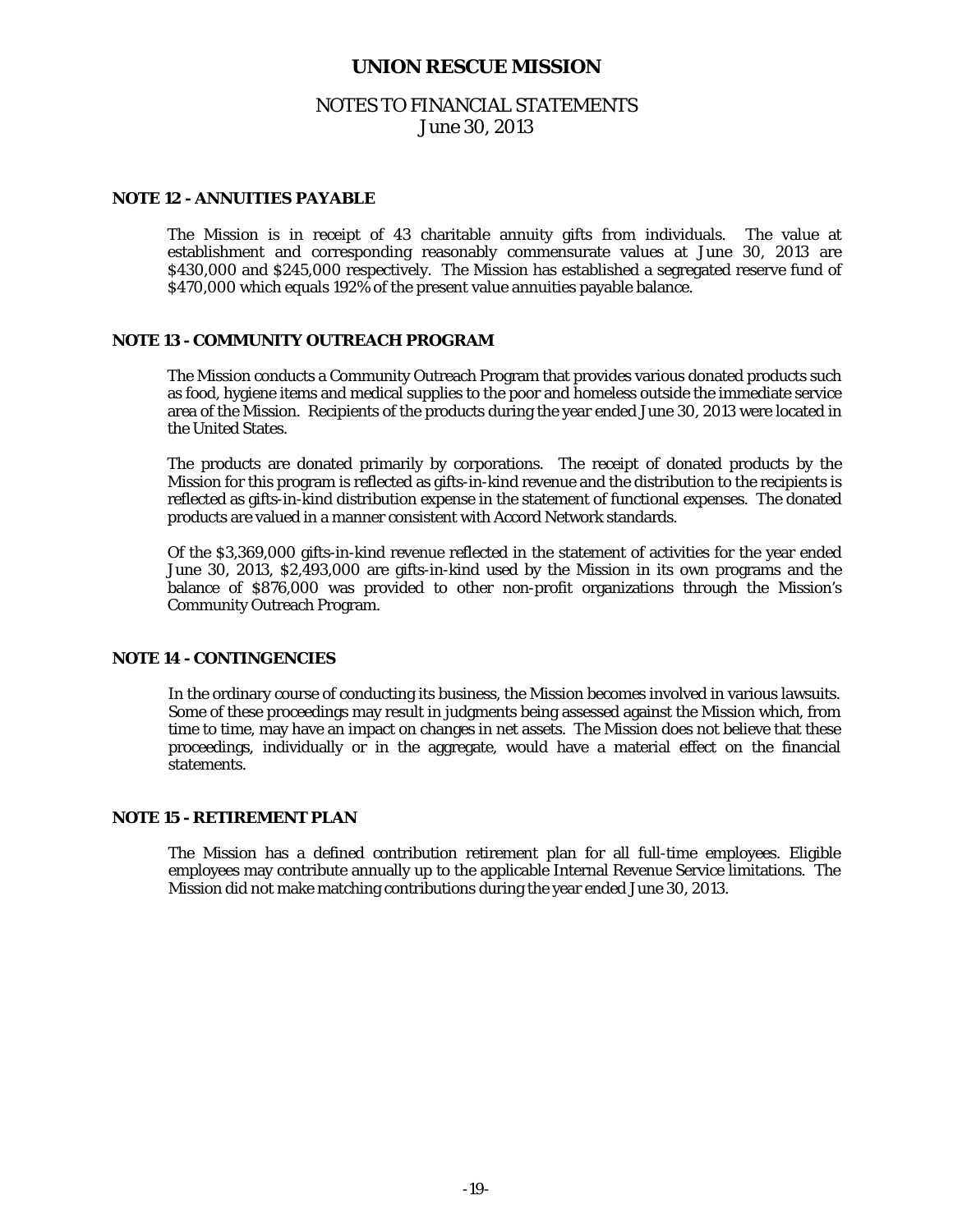# NOTES TO FINANCIAL STATEMENTS June 30, 2013

#### **NOTE 16 - TEMPORARILY RESTRICTED NET ASSETS**

Temporarily restricted net assets are available for the following purposes at June 30, 2013:

| S | 1,494,000 |
|---|-----------|
|   |           |
|   | 30,000    |
|   |           |
|   | 9,000     |
|   | 1,365,000 |
|   | 2.898,000 |
|   |           |

#### **NOTE 17 - PERMANENTLY RESTRICTED NET ASSETS**

 Permanently restricted net assets are invested in perpetuity. The principal balance, from which only the investment income is expendable to support the programs specified by the donors, are comprised of the following at June 30, 2013:

| Perpetual Trust                             | S | 148,000 |
|---------------------------------------------|---|---------|
| Pledge Receivable                           |   | 98.000  |
| <b>Endowments</b>                           |   | 60.000  |
| PERMANENTLY RESTRICTED<br><b>NET ASSETS</b> |   | 306,000 |

#### **NOTE 18 - ENDOWMENTS**

The Mission's endowments consist of funds established for a variety of purposes. Endowment funds are established by donor-restricted gifts to provide a permanent endowment, which is to provide a permanent source of income to the Mission.

The Mission's management understands California State law as (1) requiring the preservation of the fair market value of the original gifts as of the gift date of the donor restricted endowment funds, and (2) allowing the spending of income and gains on permanently restricted endowments, absent explicit donor stipulations that all or a portion of such gains be maintained in perpetuity.

The primary long-term financial objective for the Mission's endowments is to preserve the real (inflation-adjusted) purchasing power of endowment assets and income after accounting for endowment spending, annual growth percentage and costs of portfolio management.